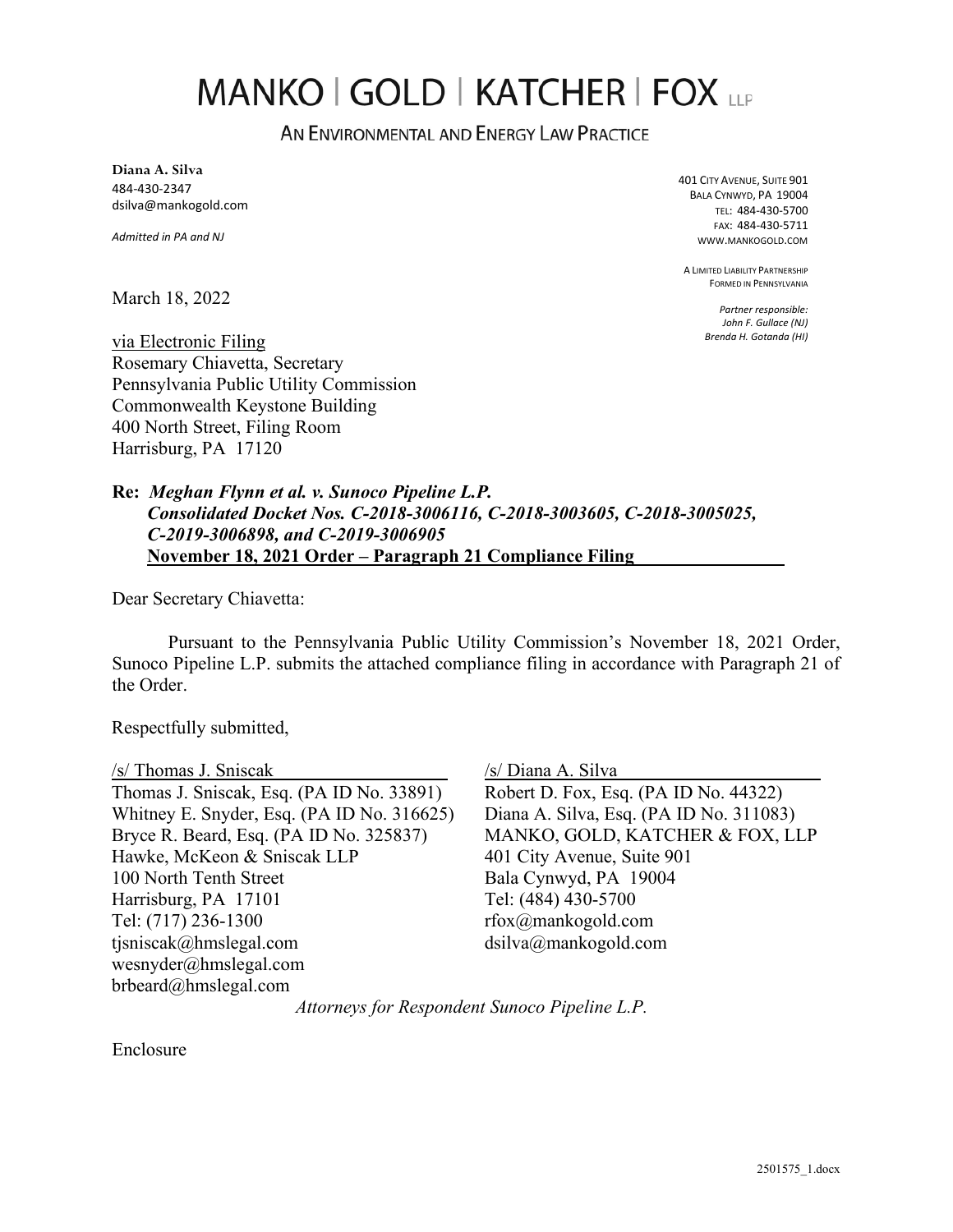Rosemary Chiavetta, Secretary March 18, 2022 Page 2

cc: All Counsel and Pro Se Parties on attached Service List Paul Diskin (via email only - pdiskin@pa.gov) Dan Searfoorce (via email only - [dsearfoorc@pa.gov\)](mailto:dsearfoorc@pa.gov) John VanZant (via email only - [jvanzant@pa.gov\)](mailto:jvanzant@pa.gov) Matt Stewart (via email only - [mattstewar@pa.gov\)](mailto:mattstewar@pa.gov) Ghana Redman (via email only - [gredman@pa.gov\)](mailto:gredman@pa.gov)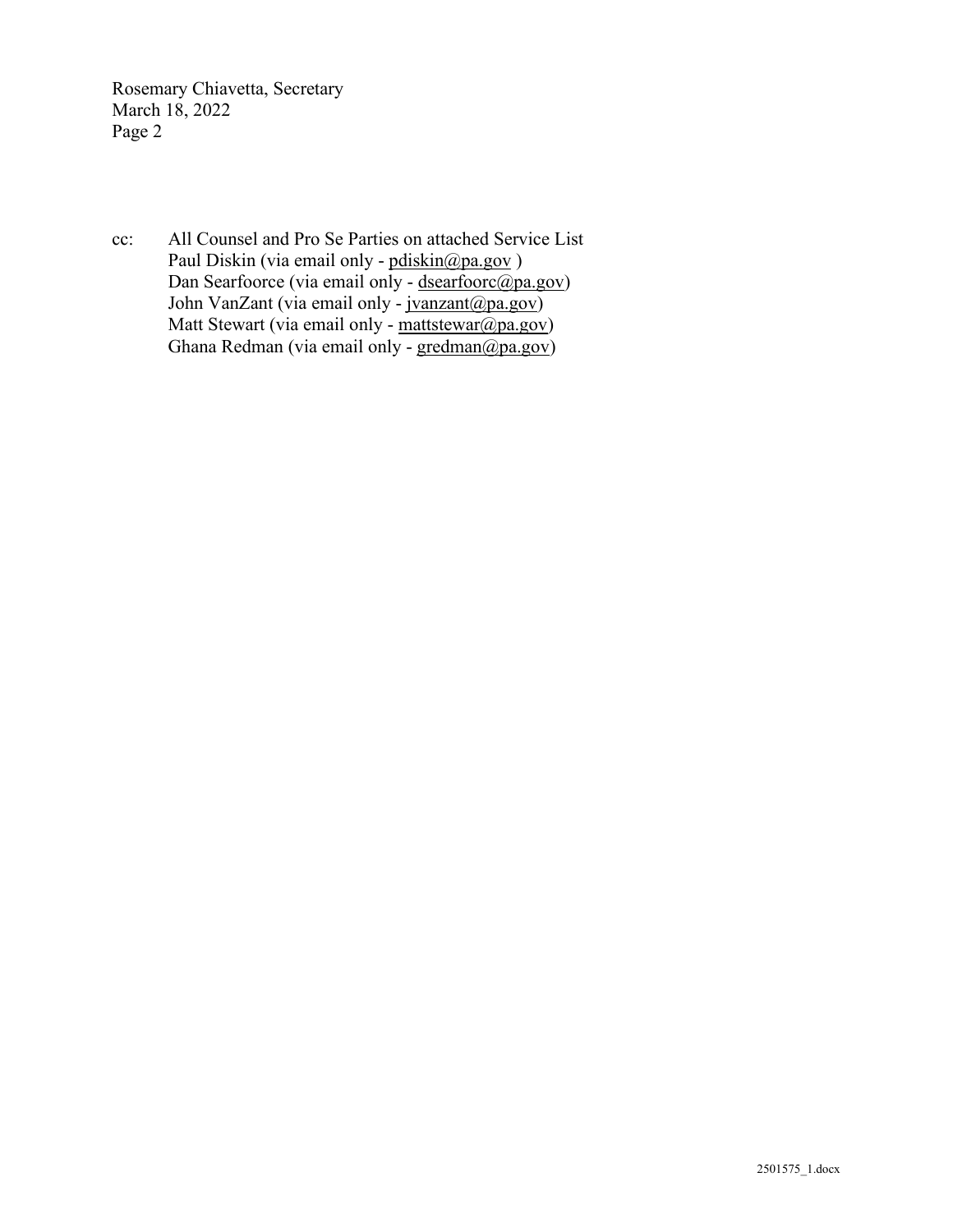# **CERTIFICATE OF SERVICE**

I hereby certify that I have this day served a true copy of the forgoing document upon the persons listed below in accordance with the requirements of § 1.54 (relating to service by a party).

### **VIA ELECTRONIC MAIL ONLY**

Michael S. Bomstein, Esquire Pinnola & Bomstein Suite 2126 Land Title Building 100 South Broad Street Philadelphia, PA 19110 mbomstein@gmail.com

*Counsel for Flynn et al. Complainants*

Anthony D. Kanagy, Esquire Garrett P. Lent, Esquire Post & Schell PC 17 North Second Street,  $12<sup>th</sup>$  Floor akanagy@postschell.com glent@postschell.com

*Counsel for Intervenor Range Resources – Appalachia LLC*

Erin McDowell, Esquire 3000 Town Center Blvd. Canonsburg, PA 15317 emcdowell@rangeresources.com

*Counsel for Range Resources Appalachia* 

Mark L. Freed, Esquire Joanna Waldron Curtin & Heefner LLP 2005 South Easton Road, Suite 100 Doylestown, PA 18901 mlf@curtinheefner.com jaw@curtinheefer.com

*Counsel for Intervenors Uwchlan Township, County of Chester*

Rich Raiders, Esquire Raiders Law 606 North 5<sup>th</sup> Street Reading, PA 19601 rich@raiderslaw.com

*Counsel for Andover Homeowner's Association, Inc.* 

Vincent M. Pompo Guy A. Donatelli, Esq. 24 East Market St., Box 565 West Chester, PA 19382-0565 vpompo@lambmcerlane.com gdonatelli@lambmcerlane.com

*Counsel for Intervenors Downingtown Area School District, Rose Tree Media School District* 

Leah Rotenberg, Esquire Mays, Connard & Rotenberg LLP 1235 Penn Avenue, Suite 202 Wyomissing, PA 19610 rotenberg@mcr-attorneys.com

*Counsel for Intervenor Twin Valley School District* 

James R. Flandreau Paul, Flandreau & Berger, LLP 320 W. Front Street Media, PA 19063 jflandreau@pfblaw.com

*Counsel for Intervenor Middletown Township*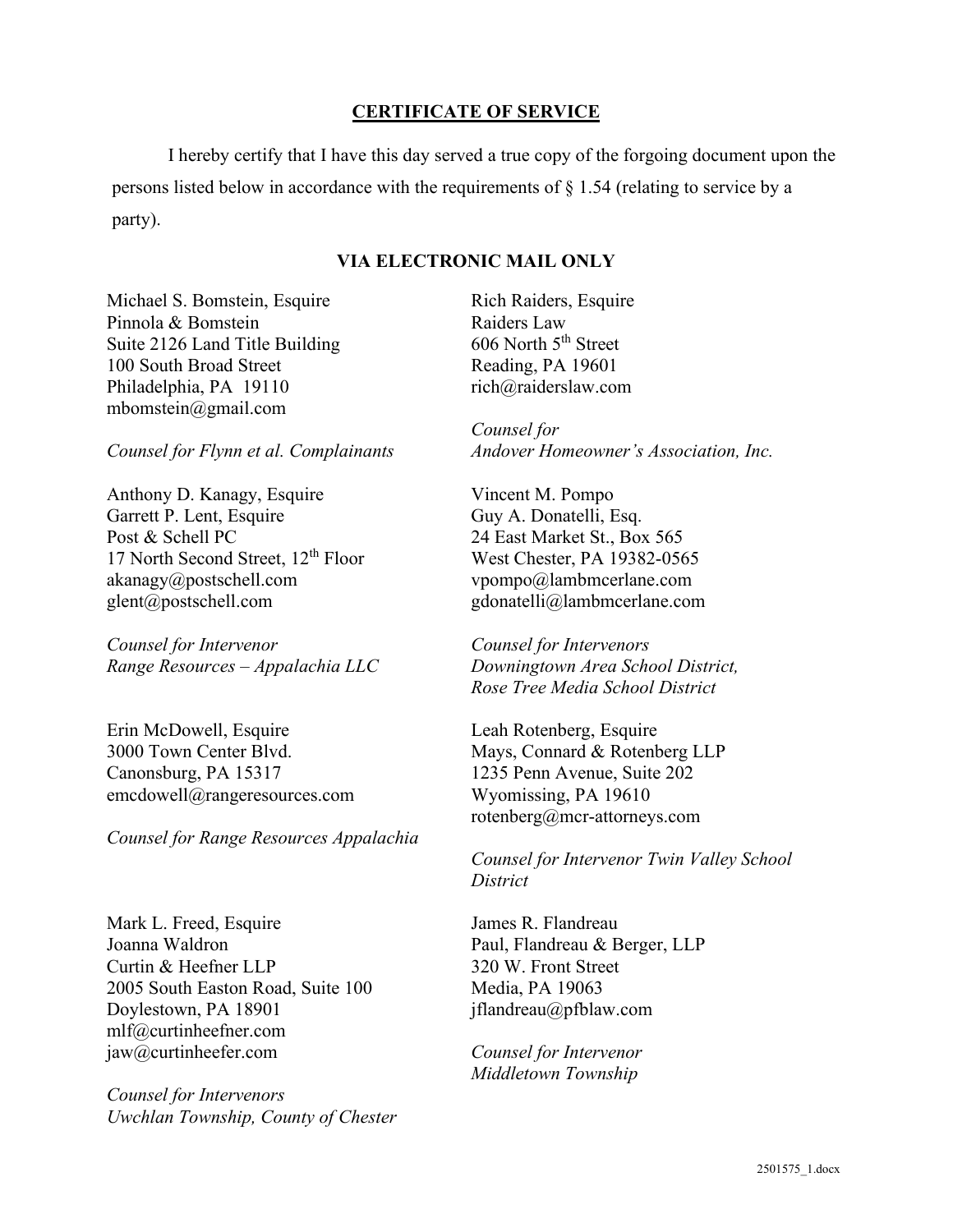Melissa A. Lovett, Esquire Delaware County Solicitor's Office 201 W. Front Street Media, PA 19063 lovettm@co.delaware.pa.us

Patricia Sons Biswanger, Esquire 217 North Monroe Street Media, PA 19063 patbiswanger@gmail.com

#### *Counsel for County of Delaware*

James C. Dalton, Esquire Unruh Turner Burke & Frees P.O. Box 515 West Chester, PA 19381-0515 jdalton@utbf.com

*Counsel for West Chester Area School District, Chester County, Pennsylvania* 

James J. Byrne, Esquire Kaitlyn T. Searls, Esquire Kelly S. Sullivan, Esquire McNichol, Byrne & Matlawski, P.C. 1223 N. Providence Road Media, PA 19063 jjbyrne@mbmlawoffice.com ksearls@mbmlawoffice.com ksullivan@mbmlawoffice.com

*Counsel for Thornbury Township, Delaware County*

Guy A. Donatelli, Esq. 24 East Market St., Box 565 West Chester, PA 19382-0565 gdonatelli@lambmcerlane.com

*Counsel for Intervenor East Goshen Township*  Michael P. Pierce, Esquire Pierce & Hughes, P.C. 17 Veterans Square P.O. Box 604 Media, PA 19063 Mppierce@pierceandhughes.com

#### *Counsel for Edgmont Township*

Joseph Otis Minott, Esquire Alexander G. Bomstein, Esquire Ernest Logan Welde, Esquire Kathryn L. Urbanowicz, Esquire Clean Air Council 135 South 19th Street, Suite 300 Philadelphia, PA 19103 Joe minott@cleanair.org abomstein@cleanair.org lwelde@cleanair.org kurbanowicz@cleanair.org

#### *Counsel for Intervenor Clean Air Council*

Andrew D.H. Rau, Esquire Ryan M. Jennings, Esquire Matthew N. Korenoski, Esquire Unruh, Turner, Burke & Frees, P.C. P.O. Box 515 West Chester, PA 19381 arau@utbf.com rjennings@utbf.com mkorenoski@utbf.com

*Counsel for Intervenor West Whiteland Township* 

Melissa DiBernardino 1602 Old Orchard Lane West Chester, PA 19380 lissdibernardino@gmail.com

*Pro se Complainant*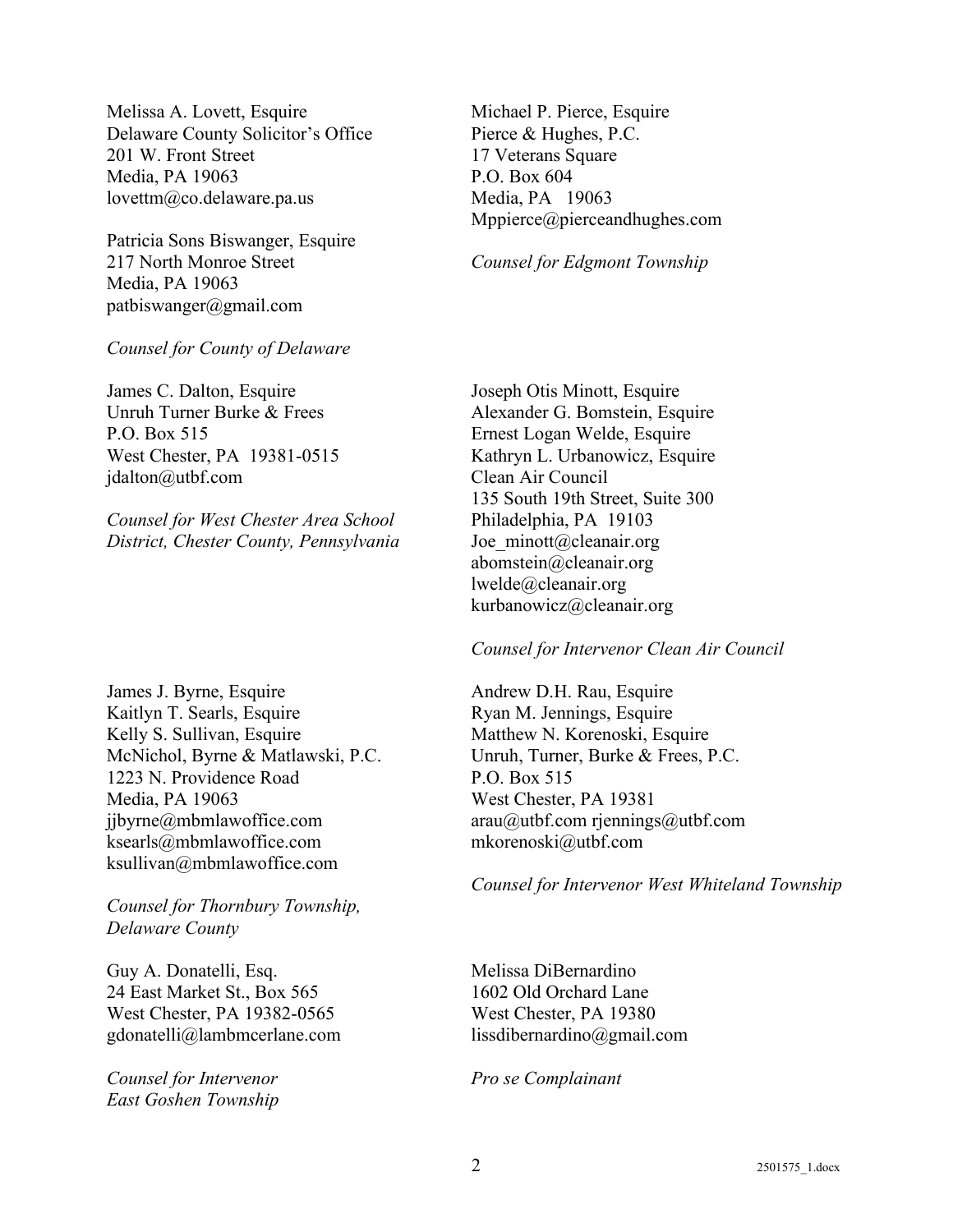Thomas Casey 1113 Windsor Dr. West Chester, PA 19380 Tcaseylegal@gmail.com

*Pro se Intervenor*

Virginia Marcille-Kerslake 103 Shoen Road Exton, PA 19341 vkerslake@gmail.com

*Pro Se Intervenor* Rebecca Britton 211 Andover Drive Exton, PA 19341 rbrittonlegal@gmail.com

*Pro se Complainant* 

Josh Maxwell Mayor of Downingtown 4 W. Lancaster Avenue Downingtown, PA 19335 jmaxwell@downingtown.org

*Pro se Intervenor* 

Laura Obenski 14 South Village Avenue Exton PA 19341 ljobenski@gmail.com

*Pro se Complainant*

 */s/ Diana A. Silva* 

Diana A. Silva, Esq. (PA ID No. 311083) MANKO, GOLD, KATCHER & FOX, LLP 401 City Avenue, Suite 901 Bala Cynwyd, PA 19004 Tel: (484) 430-5700 dsilva@mankogold.com

Dated: March 18, 2022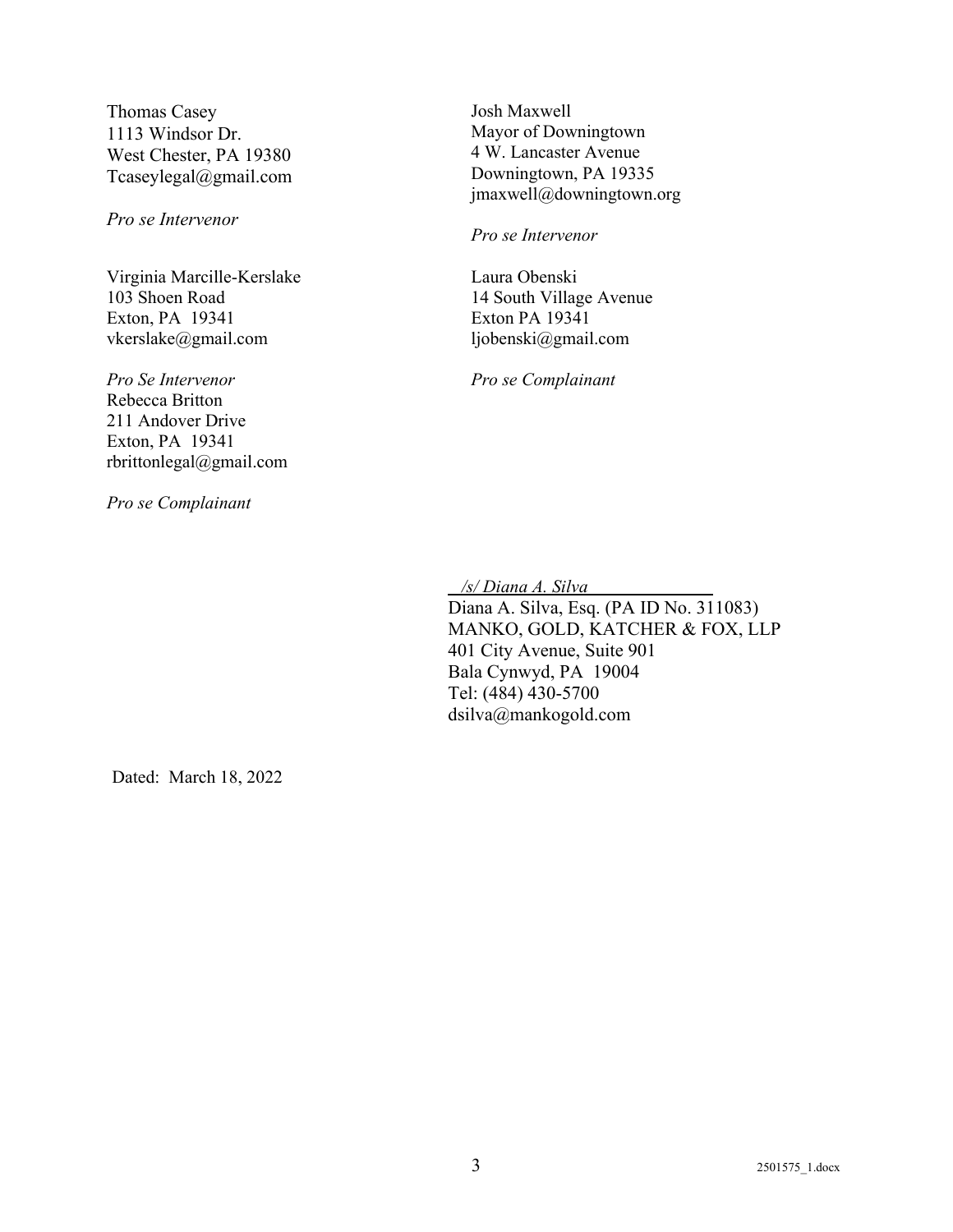# **SUNOCO PIPELINE L.P.**

# **PLAN TO ENHANCE PUBLIC AWARENESS AND EMERGENCY RESPONSE**

**PURSUANT TO** 

*Flynn et al v. Sunoco Pipeline L.P.***, Docket Nos. C-2018-3006116** *et al***, Opinion and Order at ¶ 21 (Opinion and Order entered Nov. 18, 2021)** 

**MARCH 18, 2022**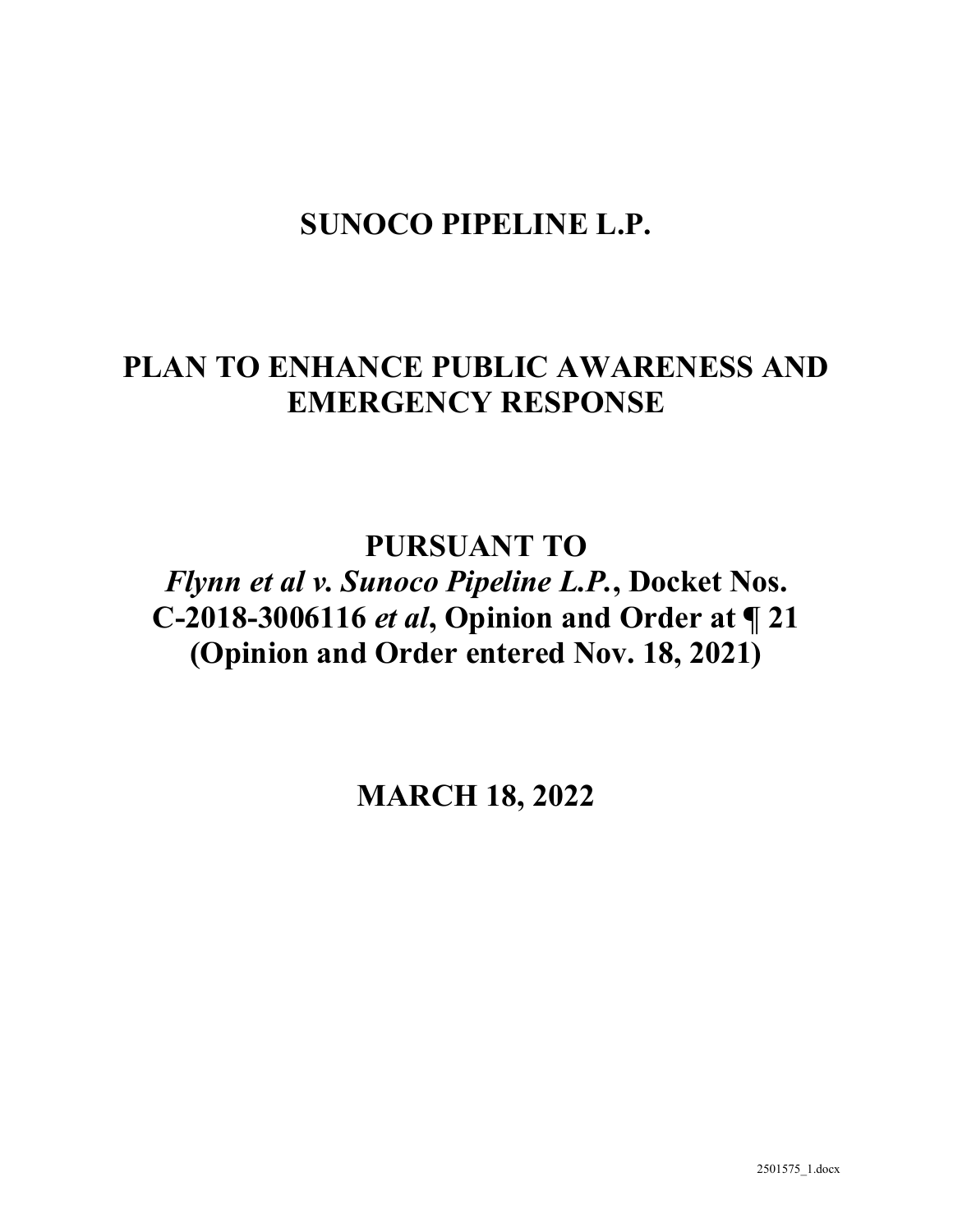### **INTRODUCTION AND BACKGROUND**

On November 18, 2021, the Commission entered a final Opinion and Order in the consolidated action *Meghan Flynn et al. v. Sunoco Pipeline L.P.*, Docket Nos. C-2018-3006116, C-2018-3003605, C-2018-3005025, C-2019-3006898, and C-2019-3006905 (the "Order"), which set forth certain submissions that Sunoco Pipeline L.P. ("SPLP") must provide to the Commission on identified schedules.<sup>1</sup> Paragraph 21 of the Order states as follows:

> 21. That within one hundred twenty (120) days of Final entry of this Opinion and Order, Sunoco Pipeline, L.P. shall file with the Commission with a copy to the Bureau of Technical Utility Services for review a written plan to enhance its public awareness and emergency notification plans, including but not limited to addressing: a) direct notifications to municipalities, counties, and School Districts in high consequence areas of any leak, breach or other pipeline emergency; b) supplemental program enhancements to emergency training programs; c) plan to internal or external audits to evaluate the effectiveness of its programs; and d) corrective action plans to address any insufficiencies or weaknesses revealed through its evaluations and audits, and that a copy of the plan shall be served upon the Commission's Bureau of Technical Utility Services and Bureau of Investigation and Enforcement.

SPLP provides the following description of the company's efforts to enhance its public awareness program and emergency response and notification plans in accordance with the requirements of Paragraph 21 of the Order, for locations in Chester and Delaware Counties related to the Mariner East 1 pipeline, the 12-inch pipeline, the Mariner East 2 pipeline, and the Mariner East 2X pipeline (collectively herein, the "Mariner East Pipeline System").

<sup>&</sup>lt;sup>1</sup> SPLP has appealed the Order to the Pennsylvania Commonwealth Court, *Sunoco Pipeline L.P. v. Pennsylvania Public Utility Commission,* Dkt. Nos. 1415 C.D. 2021, 1416 C.D. 2021, 1417 C.D. 2021, 1418 C.D. 2021, 1419 C.D. 2021, 1421 C.D. 2021. SPLP has not sought to supersede or otherwise suspend the compliance requirements of the Order during the pendency of the appeal, and therefore is making this compliance submission in accordance with the deadlines established by the Order; however, this compliance submission shall in no way be construed as a waiver by SPLP of the legal and factual challenges to the Order as set forth in the appeal and related pleadings.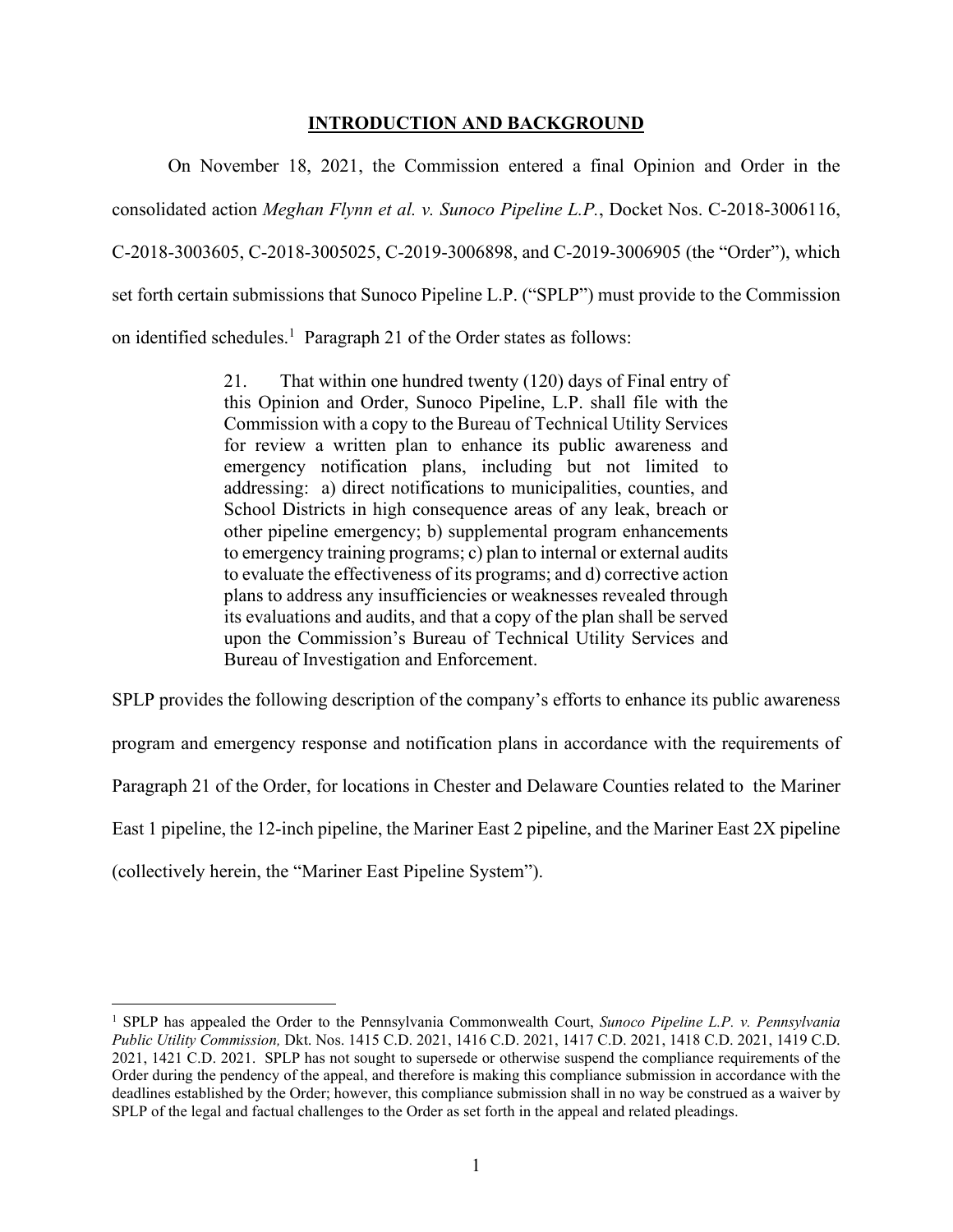#### **Paragraph 21 – Overview of Enhanced Public Awareness for Chester and Delaware Counties**

In accordance with Section 195.440 of PHMSA's regulations, SPLP has developed and implements a Public Awareness Plan, which is outlined in SPLP's standard operating procedure ("SOP") HLA.17 – Public Awareness Plan and HLI.40 – Communication with API RP1162 defined Stakeholders. SPLP's Public Awareness Plan includes, among other things, periodic communications to affected members of the public, excavators, local public officials, and local emergency responders. SPLP also provides detailed annual training for emergency response personnel and excavators operating in communities where SPLP's pipelines and related facilities are located, including for the Mariner East Pipeline System.

In accordance with SPLP's Public Awareness Plan, SPLP sends direct mailings to members of the public in the communities where its pipelines and related facilities are located. These direct mailings include two detailed brochures: one which is titled "*Facts about Pipeline Safety in Your*  Community,"<sup>2</sup> that was developed for the affected public and excavator audiences and is sent annually to excavators and every two years to the affected public; and a second titled "*Are You Prepared to Respond to a Pipeline Emergency*,"<sup>3</sup> that was developed for the emergency responder and public official audiences and is sent annually to emergency responders and to public officials. The frequency of these stakeholder mailings meets or exceeds the requirements of API RP 1162 – Public Awareness Programs for Pipeline Operators, First Edition.

<sup>&</sup>lt;sup>2</sup> Current copy available on Energy Transfer's website, at [https://cms.energytransfer.com/wp](https://cms.energytransfer.com/wp-content/uploads/2021/09/PublicAwareness_AffectedPublic_2021.pdf)[content/uploads/2021/09/PublicAwareness\\_AffectedPublic\\_2021.pdf](https://cms.energytransfer.com/wp-content/uploads/2021/09/PublicAwareness_AffectedPublic_2021.pdf) 

<sup>&</sup>lt;sup>3</sup> Current copy available on Energy Transfer's website a[t https://cms.energytransfer.com/wp](https://cms.energytransfer.com/wp-content/uploads/2021/09/PublicAwarness_EmergResponders_2021.pdf)[content/uploads/2021/09/PublicAwarness\\_EmergResponders\\_2021.pdf](https://cms.energytransfer.com/wp-content/uploads/2021/09/PublicAwarness_EmergResponders_2021.pdf)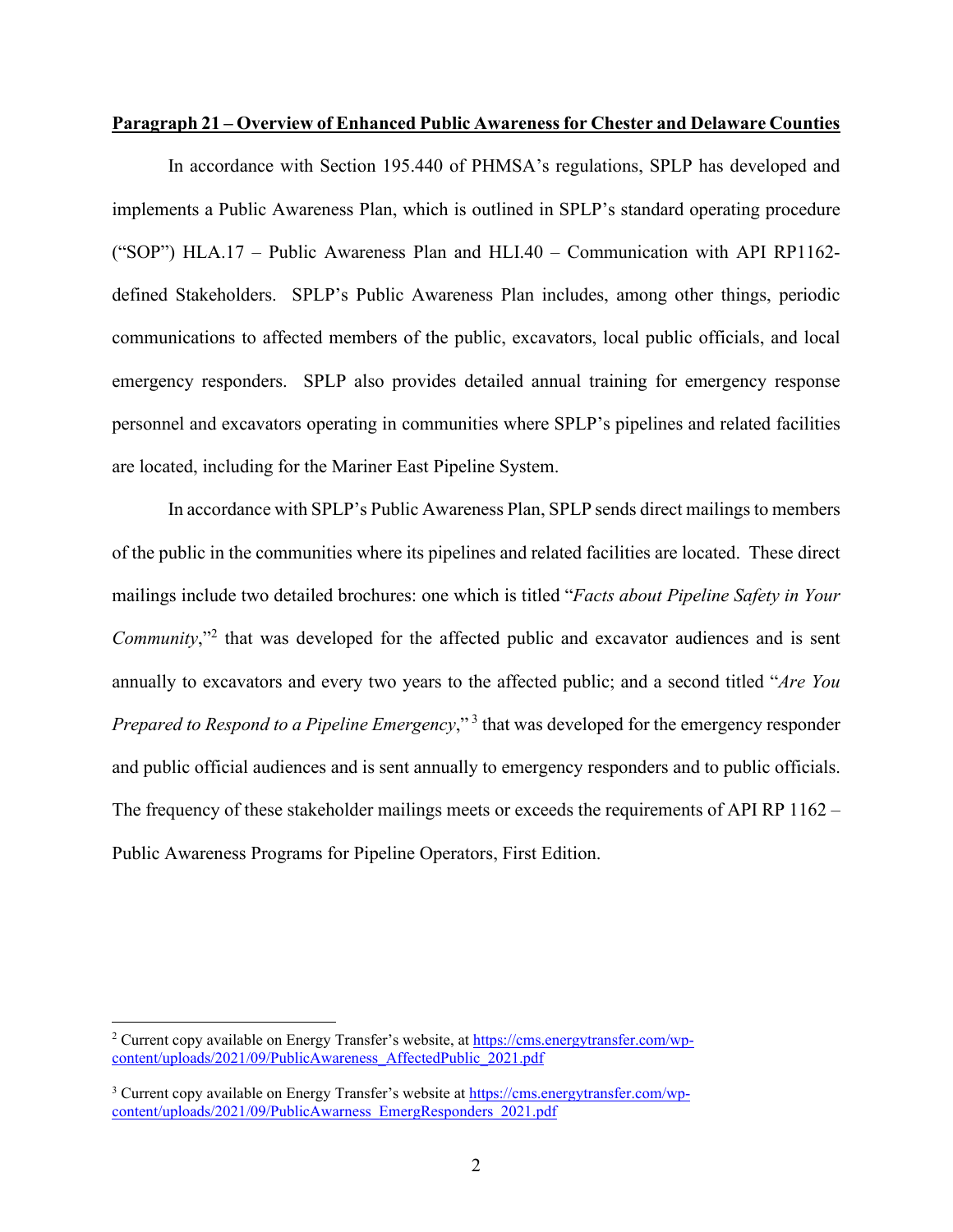These detailed direct mailers are updated periodically, and the "*Facts about Pipeline Safety* 

*in Your Community*" is printed in both English and Spanish. The mailers provide information

regarding various important topics, including:

- Pipeline safety procedures
- How to use the 811 One-Call system and related procedures
- How to identify the location of a pipeline
- How to recognize a pipeline leak by sight, sound, and smell
- What to do and not to do in the event a leak were to occur
- What SPLP does if a leak occurs
- A summary of SPLP's safety and integrity management procedures
- What to do if there is damage or disturbance of a pipeline
- Information on right-of-way
- Information on publicly-available pipeline mapping systems
- Contact information (phone numbers) for emergency and non-emergency events and inquiries
- Links to websites with additional information

SPLP, through its parent company Energy Transfer, also maintains a public awareness website, where members of the public can obtain direct information regarding pipeline safety, at

# [https://www.energytransfer.com/public-awareness/.](https://www.energytransfer.com/public-awareness/)

In accordance with Paragraphs 9 and 10 of the Order, SPLP is in the process of developing new versions of its public awareness direct mailing brochures to include the additional language listed in Paragraphs 9 and 10 of the Order. The next periodic distribution of the public awareness direct mailing brochures throughout the Commonwealth, including Chester and Delaware Counties, is scheduled to occur in September 2022, and will include the additional language identified in Paragraphs 9 and 10 of the Order.

SPLP currently mails these public awareness brochures to all members of the public located in proximity to the Mariner East Pipeline System. PHMSA regulations require a minimum 660 foot recommended buffer zone for distribution of the mailings that is recommend by American Petroleum Institute's (API) Recommended Practice (RP) 1162, which is incorporated by reference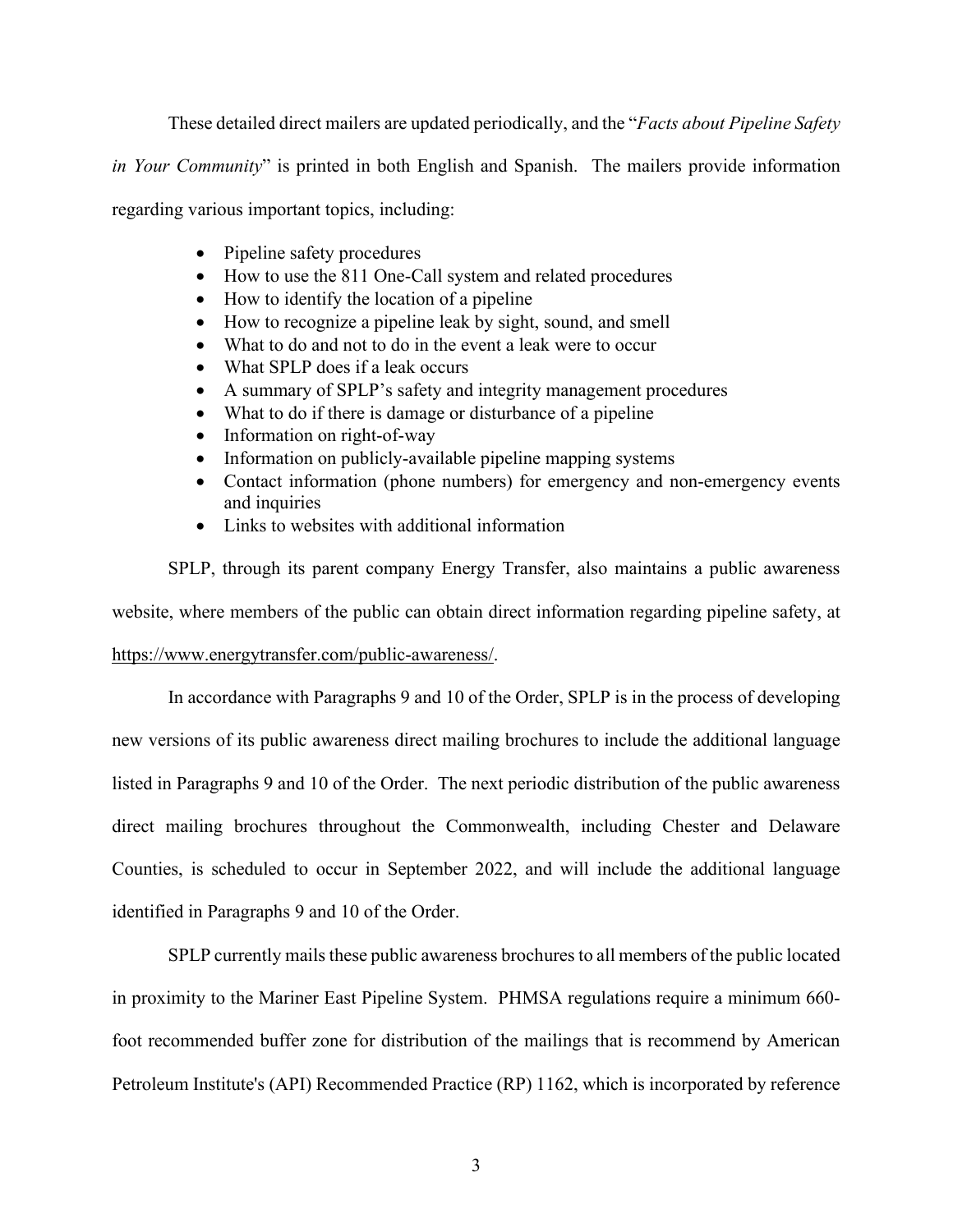into 49 C.F.R. 195.440(c). SPLP's public awareness program goes significantly beyond this minimum requirement.

In the prior most recent mailings that were sent in 2021, SPLP mailed 49,535 total brochures in the Commonwealth of Pennsylvania to excavators and emergency responders, including 2,890 individual mailings to Chester County, and 3,035 individual mailings to Delaware County. In the fall of 2020, when all stakeholder groups were mailed pipeline safety information, almost 300,000 brochures were sent in the Commonwealth of Pennsylvania (299,984 total), including 76,659 to Chester County and Delaware County stakeholders. The total number of brochures sent to each stakeholder group in Chester and Delaware Counties in 2020 were:

- 70,063 Affected Public
- 396 Emergency Officials
- $\bullet$  5,631 Excavators
- 569 Public Officials

For the upcoming mailing scheduled to occur in September 2022, SPLP expects that it will distribute approximately 39,000 individual mailings to Chester County and 36,000 individual mailings to Delaware County. SPLP maintains, and will continue to maintain, a comprehensive database that documents all the mailings that are sent for its pipeline systems, including the Mariner East Pipeline System in Chester and Delaware Counties.

In addition, through SPLP's public affairs and community relations department, the company routinely interacts directly with municipalities, school districts, and emergency response/management professionals in Chester and Delaware Counties on a daily, weekly, and monthly basis. Joseph McGinn, Vice President of Public and Government Affairs for Energy Transfer Partners, leads a team of 6 employees who are dedicated to maintaining direct contact with government officials and local representatives, providing individuals and entities with updates regarding the Mariner East Pipeline System and other assets operating in their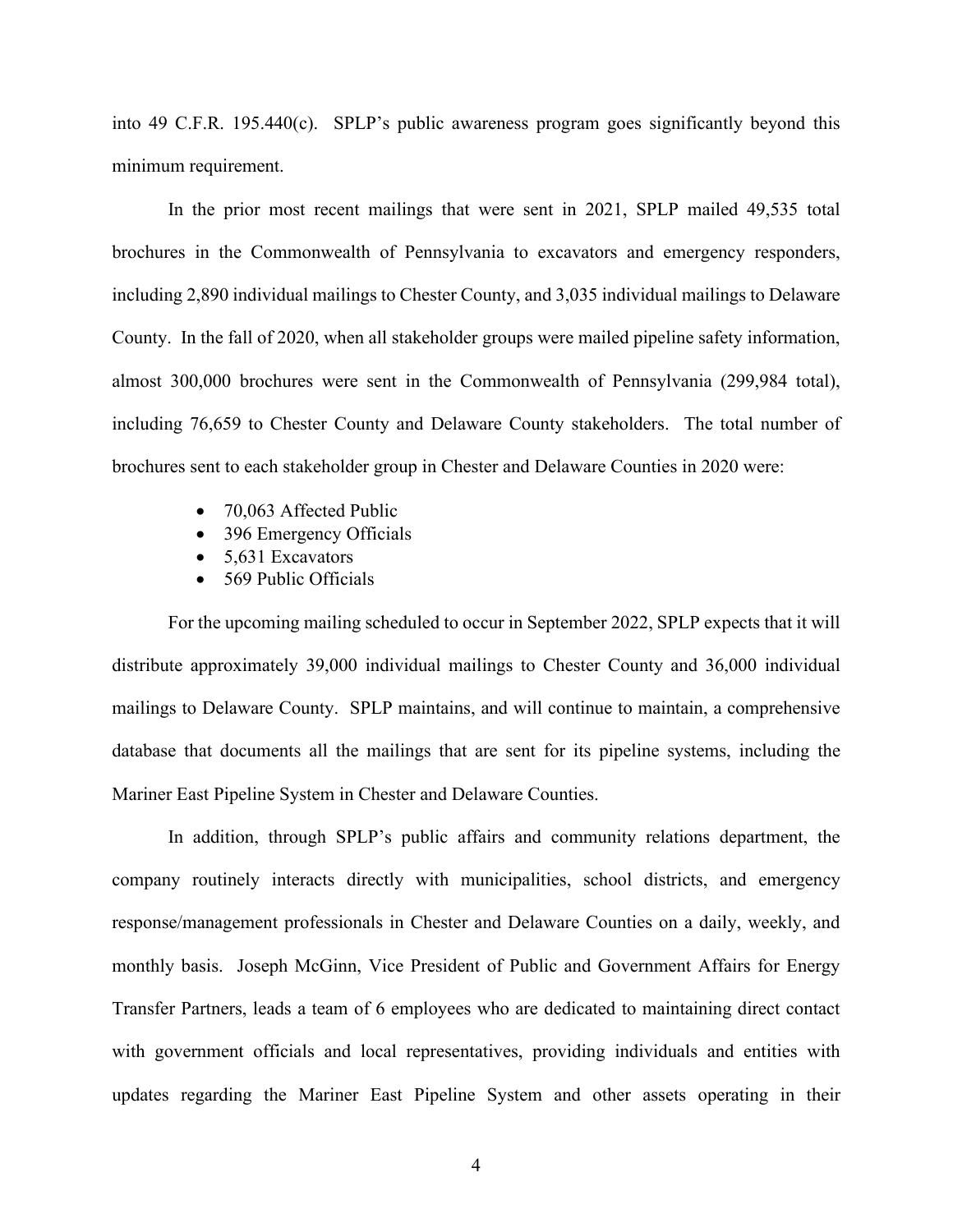communities, fielding and answering questions regarding the pipelines and projects, and providing a central point of contact between the community and the company for any needs that might arise.

In Chester and Delaware Counties in particular, for any event that impacts a municipality or its residents, or that is scheduled to occur, SPLP engages in a series of direct, personal communications (face-to-face, electronic, telephonic, etc.), with relevant local and County public and emergency officials, and direct communications sent to local residents. SPLP has kept, and will continue to keep, these municipal and County officials and representatives, school districts, emergency response/management professionals, and elected representatives informed of locations of scheduled operations and maintenance work, and construction activities. SPLP participates in bi-weekly meetings with townships across Chester and Delaware Counties regarding pipeline construction and operations activities. SPLP also regularly attends and participates in the Chester County Association of Township Officials monthly meetings, which are attended by township officials, state representatives, state senators, the Commission, the Pennsylvania Department of Environmental Protection ("PADEP"), and others – during which SPLP provides updates on projects and answers questions that may arise.

In addition, in the summer/fall of 2020, SPLP launched a new series of social media platforms and websites to provide the public with additional access to pipeline safety information. This included a specific additional website aimed at providing the public with pipeline safety information, which can be found at: [https://www.papipelinesafety.com/.](https://www.papipelinesafety.com/) SPLP has also developed specific pipeline safety Instagram<sup>4</sup> and Facebook<sup>5</sup> accounts that also provide an additional enhancement to its public awareness plan. Through these additional online media platforms, SPLP

<sup>&</sup>lt;sup>4</sup> Available at[: https://www.instagram.com/papipelinesafety/?hl=en](https://www.instagram.com/papipelinesafety/?hl=en)

<sup>&</sup>lt;sup>5</sup> Available at[: https://www.facebook.com/PApipelineSafety/](https://www.facebook.com/PApipelineSafety/)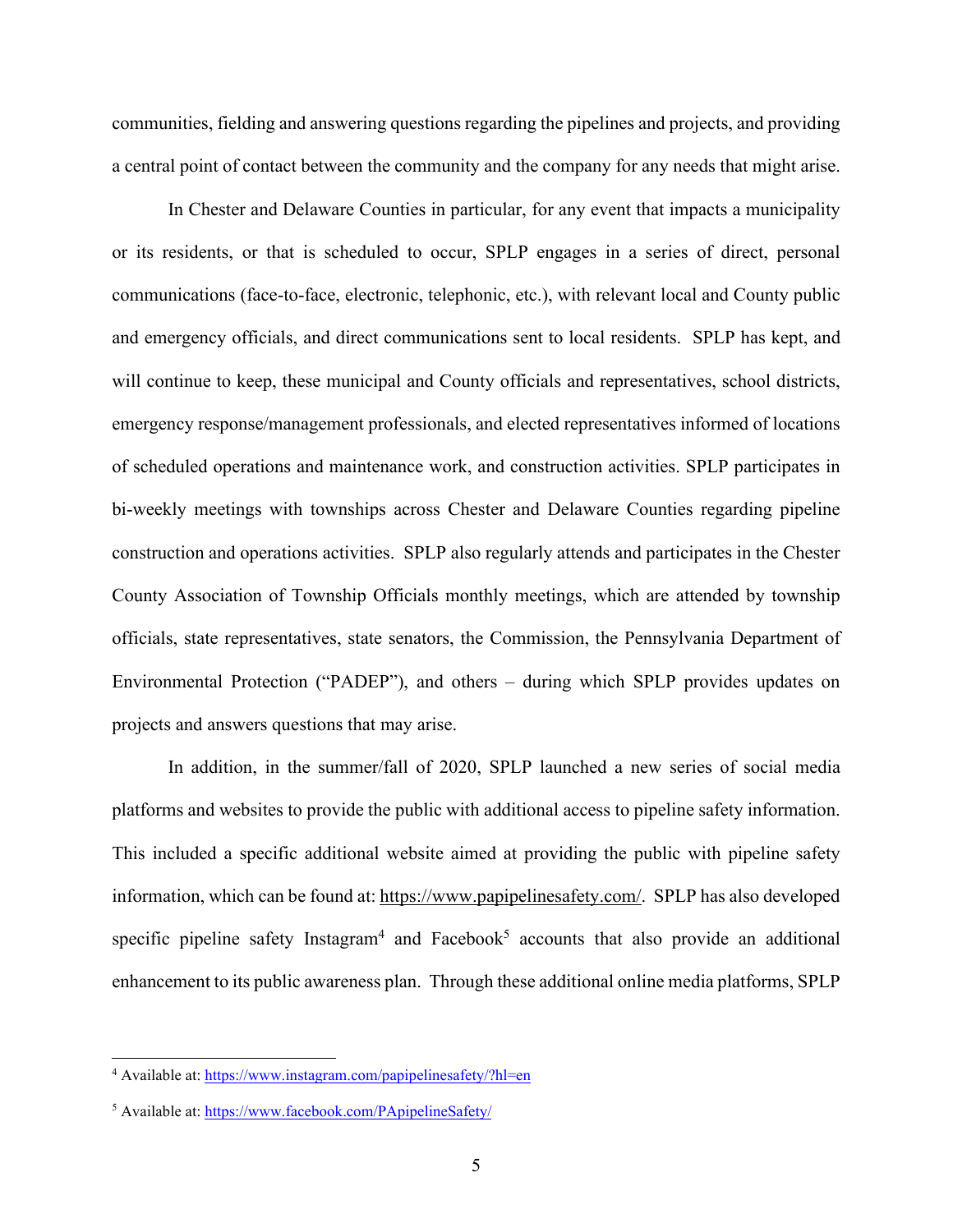provides multiple avenues for public awareness and pipeline safety information to the public. The online media serves as an additional enhancement of the company's public awareness plan.

SPLP also communicates with stakeholders and proactively shares important pipeline safety information through billboards, television, and radio advertisements that provide the public with additional information regarding the Mariner East Pipeline System, and directions to where a member of the public could obtain additional information on pipeline safety and emergency response.

Further, in accordance with paragraph 17 of the Order, SPLP has engaged, and will continue to engage, in direct outreach and contact with municipalities in Chester and Delaware Counties, and with representatives from Delaware and Chester Counties if and when there has been excavation on the Mariner East Pipeline System in a respective area. The process for enhanced and continued direct communications with municipalities, counties, school districts, and emergency response representatives in Chester and Delaware Counties will also be continued to be enhanced as part of the company's ongoing efforts to satisfy the requirements of Paragraph 18 of the Order, as more fully described below.

# **Paragraph 21(a) – Direct Notifications to Municipalities, Counties & School Districts in High Consequence Areas of Chester and Delaware Counties of Leak, Breach, or Other Pipeline Emergency**

SPLP maintains SOPs for hazardous liquids pipelines, including the Mariner East Pipeline System that establish specific emergency response procedures consistent with federal and state law, which include plans that address communications and coordination for reporting and responding to a release from a pipeline or related facility. These include SOPs related to the following topics and issues: SOP HLA.04 - Initial Reporting and Investigating Events; SOP HLA.08 - Field Emergency Response Procedures; SOP HLA.15 - PHMSA/State Accident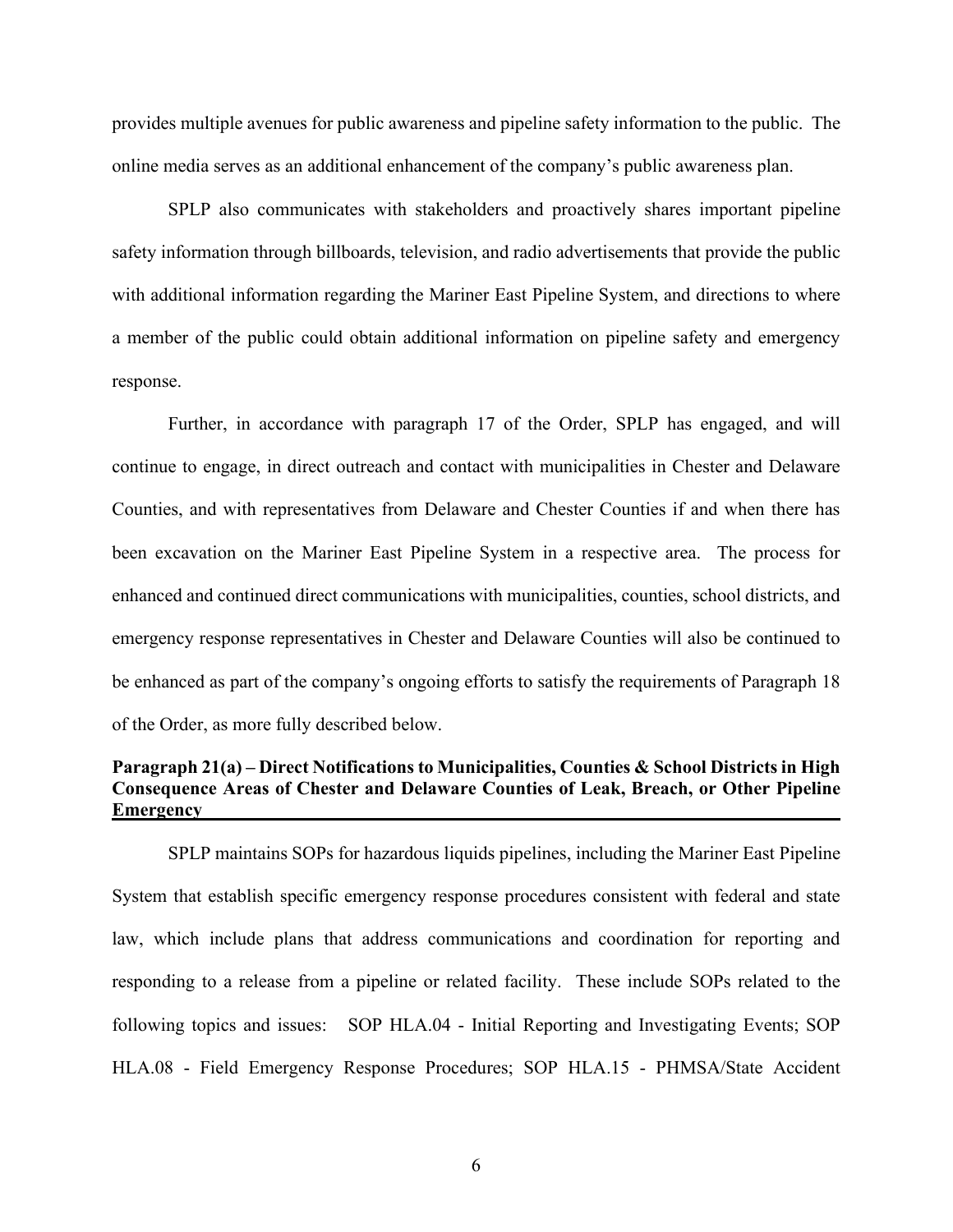Reporting; SOP HLA.19 - Area Emergency Response Plan Development Maintenance; SOP CRM.11 - Emergency Response Procedures.

In addition to these SOPs, and other applicable SOPs, SPLP implements a Control Center Incoming Call Procedure that provides specific guidance for handling incoming phone calls, and in particular, procedures related to reports of potential releases from the pipelines or other facilities. SPLP also utilizes a Spill Notification and Response Flowchart that serves as a quick reference and summary of emergency response protocols in the event of a release. This flowchart also identifies when local emergency responders will be contacted in the event of a release. SPLP also maintains a detailed Facility Response Plan for the Philadelphia District, which addresses emergency response procedures for SPLP's facilities in Delaware and Chester County. Consistent with 66 Pa. C.S. § 1512, upon request SPLP has and will provide its emergency response plan to county emergency management directors pursuant to the restrictions and provisions of the statute. Copies of SPLP's SOPs and other related to emergency procedures, communications, coordination, reporting, and responding documents have been previously provided to the Commission.

In addition, upon completion of the commissioning of the Mariner East 2/2X pipelines in Chester and Delaware Counties, SPLP will implement updates to its emergency response procedures and plans to incorporate the new operating pipelines and related facilities into those plans.

As part of that ongoing process, and in accordance with Paragraph 16 of the Order, SPLP is currently in the process of updating the contact lists utilized by SPLP's control center and emergency response teams in Chester and Delaware Counties to also include municipal police departments and school districts located where the Mariner East Pipeline System is operating, so

7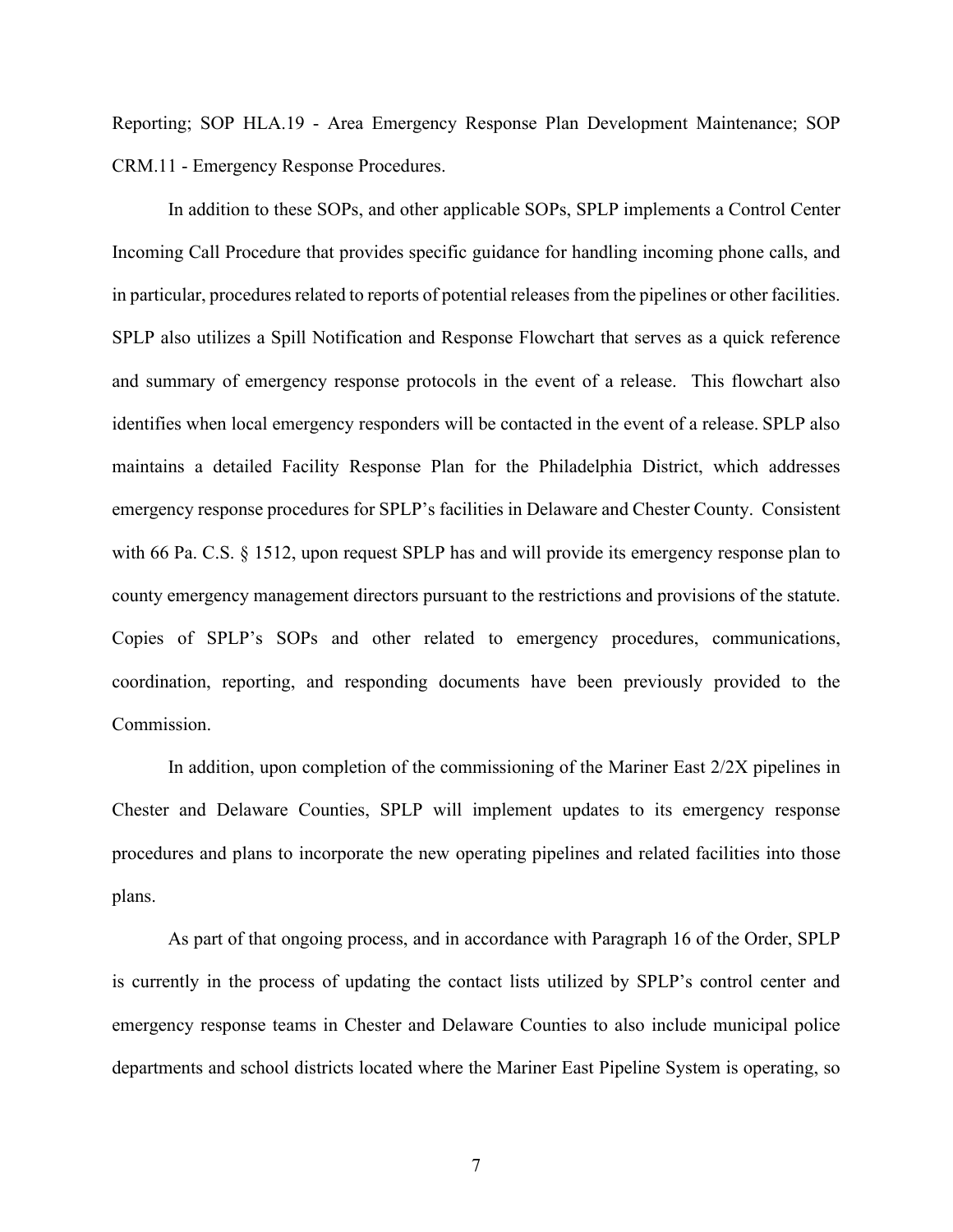that in the event of a leak or rupture on the Mariner East Pipeline System where the 911 center is notified, the municipal police departments and school districts will be directly notified by either SPLP, SPLP's control center, or a company representative on the Incident Command Team. For Delaware County, this updated contact list will include contact information for the Principal of Glenwood Elementary School, $6$  or his or her designee.

The identification of the particular individuals for each of the counties, municipalities, and school districts is also part of SPLP's ongoing outreach and coordination efforts in accordance with Paragraph 18 of the Order, to work cooperatively with the Chester County Commissioners, Delaware County Council, and the municipalities where the Mariner East Pipeline System is operating to arrange for meetings to establish emergency contact lists as identified in Paragraph 18(a) of the Order. To that end, as of December 18, 2021, SPLP had made outreach to the following entities and entities and individuals:

| <b>Chester County</b>       |                       |                                 |                      |  |  |
|-----------------------------|-----------------------|---------------------------------|----------------------|--|--|
| <b>Township</b>             | Contact               | <b>Title</b>                    | <b>Outreach Date</b> |  |  |
| <b>West Nantmeal</b>        | Deborah Kolpak        | Secretary / Open Records Office | 12/17/2021           |  |  |
| <b>East Nantmeal</b>        | Susan Rutherford      | Secretary / Open Records Office | 12/17/2021           |  |  |
| Wallace                     | <b>Betty Randzin</b>  | Secretary / Manager             | 12/17/2021           |  |  |
| <b>Upper Uwchlan</b>        | Tony Scheivert        | Manager                         | 12/17/2021           |  |  |
| Uwchlan                     | <b>Scott Greenley</b> | Manager                         | 12/17/2021           |  |  |
| West Whiteland              | Mimi Gleason          | Manager                         | 12/17/2021           |  |  |
| East Goshen                 | Derek Davis           | Manager                         | 12/17/2021           |  |  |
| West Goshen                 | Casey LaLonde         | Manager                         | 12/17/2021           |  |  |
|                             |                       |                                 |                      |  |  |
| <b>County Commissioners</b> | Marian Moskowitz      | Chair of Board of Commissioners | 12/18/2021           |  |  |
|                             | Josh Maxwell          | Vice Chair                      | 12/18/2021           |  |  |
|                             | Michelle Kichline     | Commissioner                    | 12/18/2021           |  |  |
| <b>Delaware County</b>      |                       |                                 |                      |  |  |
| Township                    | Contact               | <b>Title</b>                    | <b>Outreach Date</b> |  |  |
| Westtown                    | Jon Altshul           | Manager                         | 12/17/2021           |  |  |
| Thornbury                   | Jeff Seagraves        | Manager                         | 12/17/2021           |  |  |
| Edgmont                     | Neil Vaughn           | Manager                         | 12/17/2021           |  |  |

<sup>6</sup> Glenwood Elementary School is in the Rose Tree Medial School District.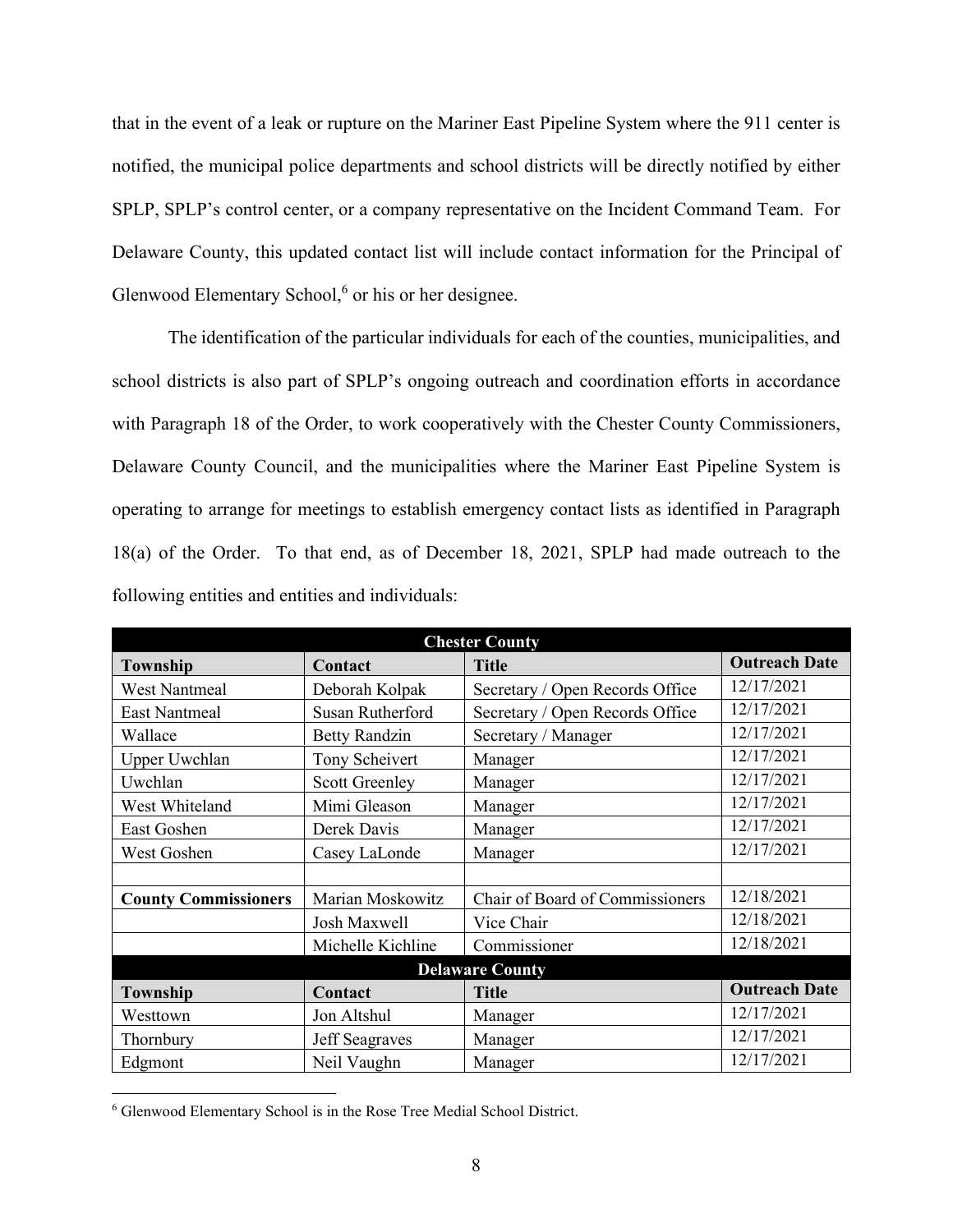| Middletown              | John McMullan      | Manager                | 12/17/2021           |  |  |
|-------------------------|--------------------|------------------------|----------------------|--|--|
| Aston                   | Kelly Pippin       | Secretary              | 12/17/2021           |  |  |
| <b>Upper Chichester</b> | George Needles     | Manager                | 12/17/2021           |  |  |
| Lower Chichester        | Joseph Possenti    | Secretary              | 12/17/2021           |  |  |
| Marcus Hook             | Andrew Weldon      | Manager                | 12/17/2021           |  |  |
| Chester                 | Debra Zimmerman    | Manager                | 12/17/2021           |  |  |
| Brookhaven              | George Pappas      | Councilman             | 12/17/2021           |  |  |
|                         |                    |                        |                      |  |  |
| <b>County Council</b>   | <b>Brian Zidek</b> | Chairman               | 12/18/2021           |  |  |
|                         | Deborah Cairy      | Secretary              | 12/18/2021           |  |  |
|                         | Monica Taylor      | Vice Chair             | 12/18/2021           |  |  |
|                         | Kevin Madden       | Councilman             | 12/18/2021           |  |  |
|                         | Elaine Schaefer    | Council                | 12/18/2021           |  |  |
|                         | Christine Reuther  | Council                | 12/18/2021           |  |  |
| <b>School Districts</b> |                    |                        |                      |  |  |
| <b>School District</b>  | <b>Name</b>        | <b>Title</b>           | <b>Outreach Date</b> |  |  |
| West Chester Area       |                    |                        | 12/17/2021           |  |  |
| <b>School District</b>  | Bob Sokolowski     | Superintendent         |                      |  |  |
| Twin Valley School      |                    |                        | 12/17/2021           |  |  |
| District                | Rita Haddock       | <b>Board Secretary</b> |                      |  |  |
| Downingtown Area        |                    |                        | 12/17/2021           |  |  |
| <b>School District</b>  | Jane Bertone       | President              |                      |  |  |
| Rose Tree Media School  | Eleanor DiMarino-  |                        | 12/17/2021           |  |  |
| District                | Linnen             | Superintendent         |                      |  |  |

SPLP is in the process of scheduling meetings with representatives from each of the counties, municipalities, and school districts listed above. As of the date of this submission, SPLP has scheduled four (4) meetings with county, municipal, and school district entities above, and is in the process of scheduling additional meetings. Based on the outcomes of these meetings, SPLP will update its emergency contact lists if and as necessary.

# **Paragraph 21(b) – Supplemental Program Enhancements to Emergency Training Programs**

In accordance with SPLP's public awareness plan, SPLP offers annual liaison meetings to emergency responders in the communities where the company's pipeline systems operate, including Chester and Delaware Counties. These trainings include the Coordinated Response Exercise for First Responders ("CoRE") to local emergency responders, excavators and public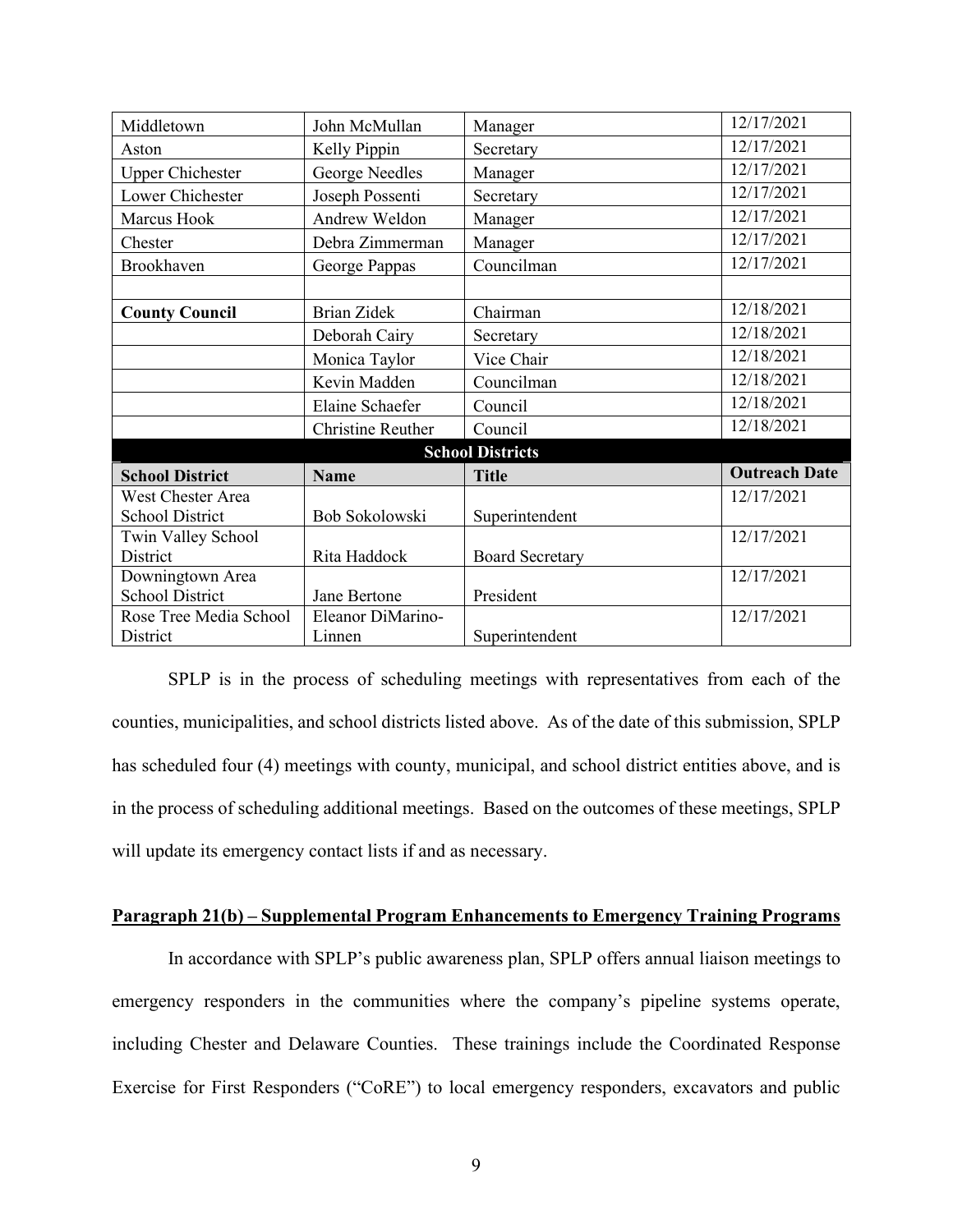officials throughout Pennsylvania, and is coordinated by SPLP with other pipeline operators in the Commonwealth. Additional information on the CoRE program is available at the following website: [https://pa.pipeline-awareness.com/core\\_and\\_hseep\\_information/.](https://pa.pipeline-awareness.com/core_and_hseep_information/) A component of the CoRE training is the CoRE Emergency Response Manual that is developed for and provided during the training to emergency response organizations. The primary objective of CoRE is the opportunity for pipeline operators and first responders to collaborate and pre-plan for a pipeline emergency response. Each CoRE training includes a local pipeline incident scenario that allows responders and pipeline personnel to interact and talk through resources and capabilities. SPLP coordinates with other pipeline operators to hold annual in-person CoRE liaison meetings in a table-top exercise. In 2021, SPLP offered 23 CoRE training sessions in the Commonwealth that were attended by 217 emergency responders. Invitations were sent to 897 emergency organizations and public officials in Chester and Delaware Counties, and to 6,112 excavation companies in those counties. Forty-three (43) emergency responders, representing almost two dozen emergency organizations, attended the September 14, 2021 CoRE session. Attached as "**Appendix A**" is list of the attending agencies at the September 14, 2021 CoRE session from Chester and Delaware Counties. Of note, several representatives of the Chester County Department of Emergency Services and also the Delaware County Department of Emergency Services attended the September 14, 2021 CoRE session.

SPLP is committed to continuing our annual liaison outreach efforts to these crucial stakeholders. The next CoRE training that will be sponsored by SPLP and other pipeline operators is scheduled for August 2022. SPLP will invite emergency responders, public officials, schools, and excavators in Chester and Delaware Counties to attend the 2022 CoRE training.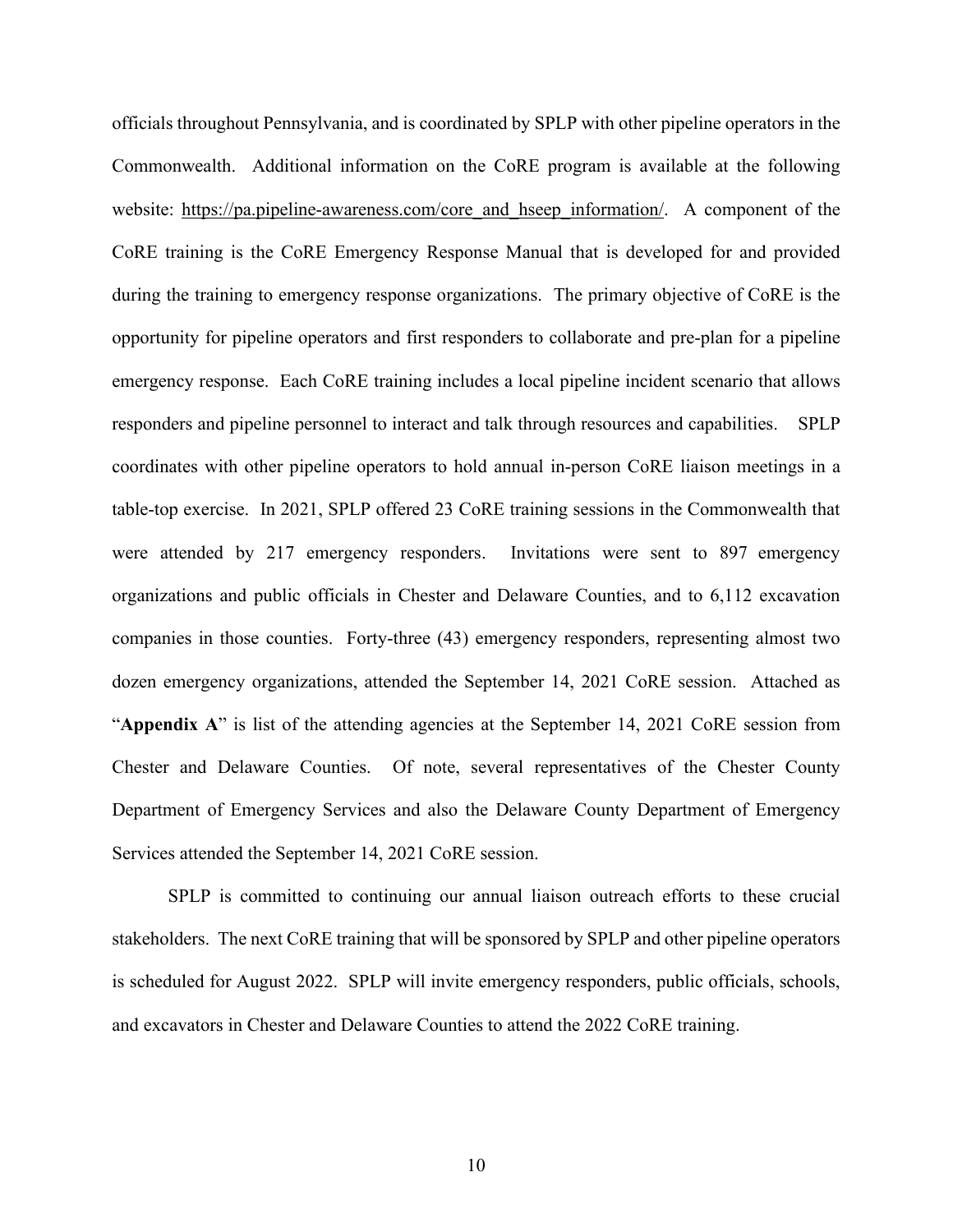In addition, SPLP has created the Mariner East Responder Outreach ("MERO") training, which is an enhanced periodic emergency response training program that SPLP offers to emergency responders and public officials in communities where the Mariner East Pipeline System operates. The MERO training focuses on pipeline awareness, location of pipelines and emergency facilities, the National Pipeline Mapping System, characteristics of the products contained in pipelines, and emergency response procedures, including release recognition, communication and unified command, and guidance for suggested emergency response. The MERO training began in 2013 for Mariner West and was expanded in 2014 for the Mariner East Pipeline System. MERO trainings are coordinated with local and county emergency management/ emergency services offices where the pipelines operate. Over the last nine (9) years, 2,519 emergency responders from Pennsylvania have received training specific to the Mariner Pipeline Systems, including 333 emergency responders from Chester County, and 105 from Delaware County. SPLP is committing to continuing to offer the MERO training program for local emergency responders in the coming years.

SPLP also participates in tabletop trainings, open houses, and offers tours of SPLP's facilities for emergency responders. Over the last five years, these specialized trainings and tours have included the following:

- $\bullet$  3/23/2017 Tours of the pipeline control center and facilities in Montello, Berks County, PA for Director Tim Boyce of the Delaware County Department of Emergency Services and several representatives from his department.
- 5/18/2018 A team from SPLP participated in the Pipeline Emergency Preparedness & Training Tabletop Exercise that Chester County Department of Emergency Services (Chester DES) hosted. The exercise included the Chester County DES, Chester County Hazardous Materials Team (Chester Hazmat) and other response agencies.
- 5/29/2018 Training at the Marcus Hook Industrial Complex (MHIC), which covered MHIC LPG and Process Unit Firefighting and had attendance from several Delaware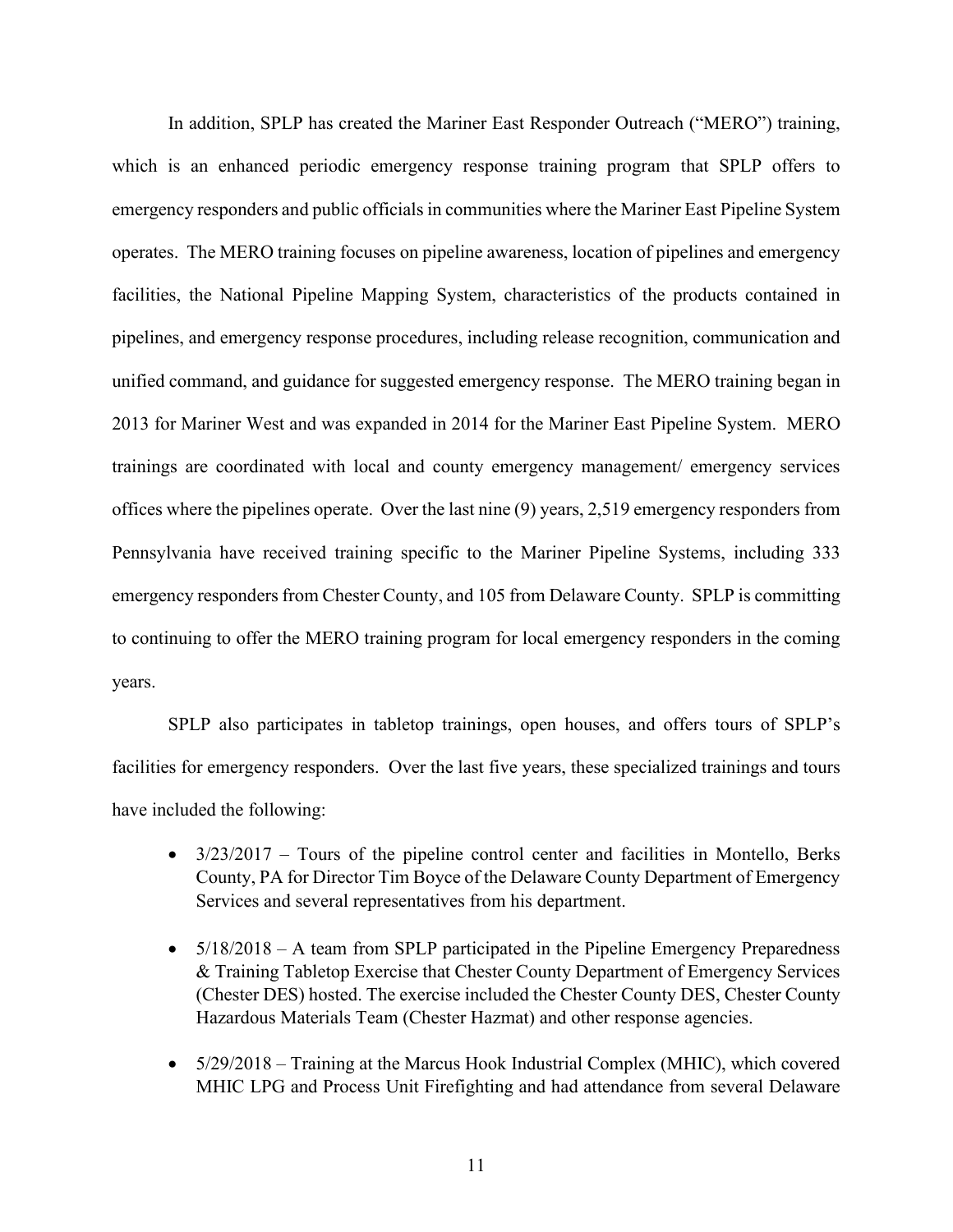County response agencies, including the Lower Chichester Fire Company and the Marcus Hook Trainer Fire Department.

- 6/14/18 SPLP held a training with 10 members of the Chester County Hazmat Team that focused specifically on SPLP's control center operations in Montello, Pennsylvania, how SPLP implements its control center procedures, including leak detection warnings and procedures for emergency response dispatch.
- 11/10/2018 An emergency response drill at the Marcus Hook Tank Farm in Aston, Delaware County, PA, that was attended by more than 20 responders from Delaware County emergency response agencies, including: Ogden Fire Company, Boothwyn Fire Company, Reliance Fire Company, Delaware County 911, Middletown Township Emergency Management Agency, and the Delaware County Department of Emergency Services. The drill tested SPLP and local responders for response to a simulated NGL pipeline release.
- $\bullet$  6/21/2019 tour of Eagle Pump Station in Upper Uwchlan Township, Chester County, which included representatives from the Chester County Department of Emergency Services, the Commission, and several municipal officials from East Goshen Township, Upper Uwchlan Township and West Whiteland Township.
- 3/2/20222 Energy Transfer operations personnel provided a tour of Boot Road Pump Station to West Goshen Township representatives. This included the West Goshen Township Engineer, three West Goshen Township Supervisors, the West Goshen Township Manager, and the West Goshen Township Emergency Management Coordinator.

SPLP will also continue its efforts related to public outreach by continuing the following

activities and sponsorships:

- Major sponsor of the annual Pennsylvania One Call System, Inc. (PA 811) Safety Day conferences across Pennsylvania. "Safety Days" have become one of the largest safety conferences in the underground excavation and utility industry in North America and are held annually across the Commonwealth in several locations. The training features daylong education and hands-on opportunities for excavators and more than 2,000 excavators attended the sessions sponsored by SPLP in each of the past two years when it was last held in person in 2018 and 2019. Events are returning to in-person in 2022, and Energy Transfer/SPLP is a Silver Sponsor for these upcoming Safety Day events:
	- o 5/17/2022 Allentown, PA
	- o 5/19/2022 Drexel Hill, PA (Delaware County)
	- o 6/7/2022 Pittsburgh, PA
	- $O = 6/16/2022$  York, PA
	- o 8/11/2022 Wilkes-Barre, PA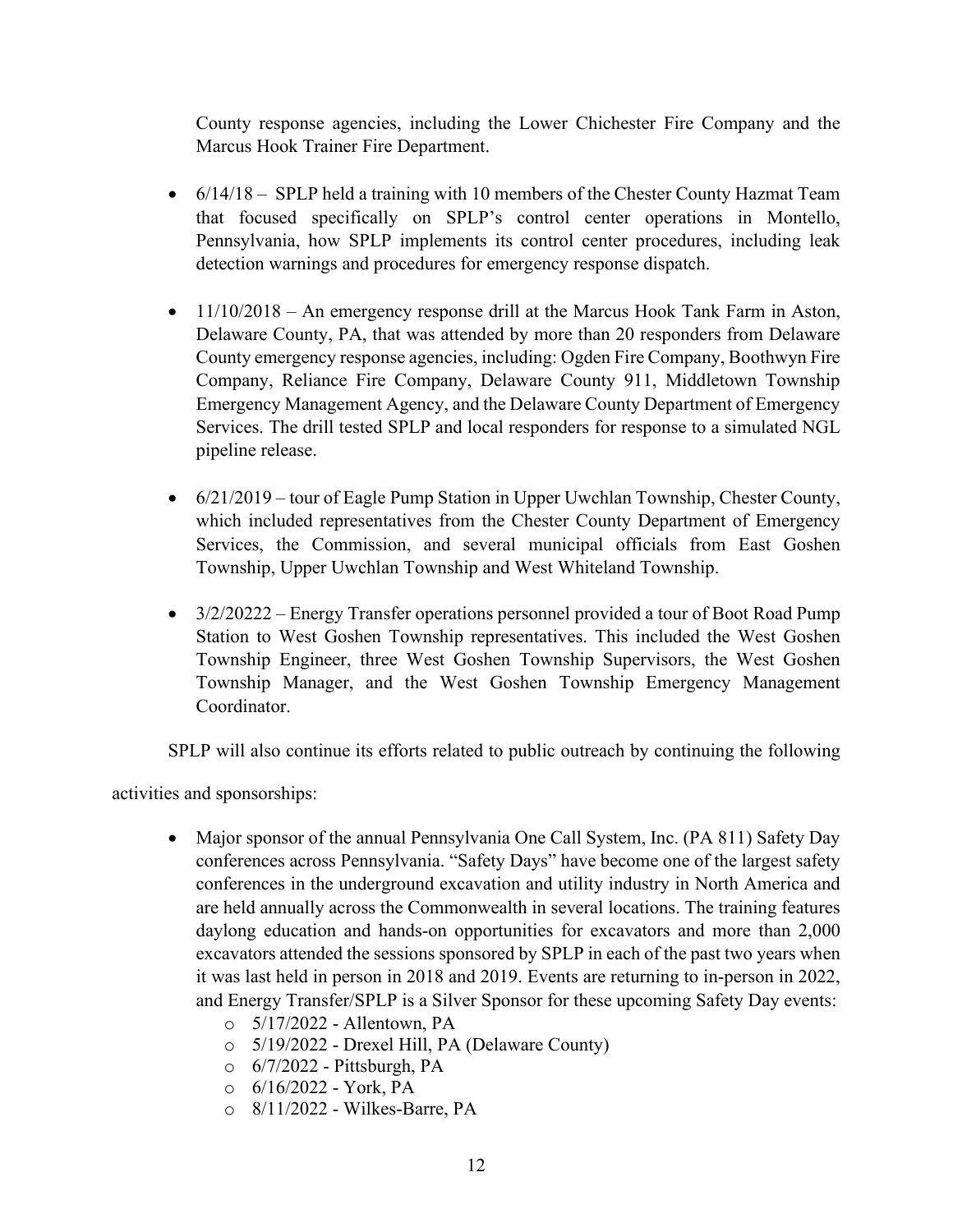- o 9/22/2022 Altoona, PA
- SPLP, knowing the importance of having a voice in preventing damages to underground infrastructure, has had an elected representative serve on the board of directors of PA 811 for almost a decade.
- Sponsorship of the Common Ground Alliance (CGA) The CGA is committed to saving lives and preventing damage to underground infrastructure by promoting effective damage prevention practices, including the use of calling 811 before any excavation is performed. It is the leading organization in North America seeking to reduce damages to underground facilities. SPLP is proud to sponsor the CGA at the silver level and has been a sponsor for several years

SPLP has also provided first responder grants to assist municipalities and emergency responders and has committed to continuing this program. Between 2016 and 2021, SPLP has provided first responder grants totaling over \$1,500,000, over \$900,000 of which went to recipients located in Chester and Delaware Counties. SPLP has also provided additional funding to emergency responders to allow them to attend emergency response training in Oklahoma. In late-2020 through 2022, SPLP also made additional offers to local municipalities and Chester and Delaware Counties to fund updates to local emergency response plans.

# **Paragraph 21(c) – Internal and External Audits to Evaluate Effectiveness of Public Awareness Plan and Emergency Training Programs**

SPLP reviews its public awareness and emergency training programs in a variety of ways. SPLP performs an internal review annually, and also has a third-party conduct quantitative surveys no more than 4 years apart as part of the Public Awareness Program Effectiveness Research Survey ("PAPERS").

PAPERS is a national industry-sponsored evaluation program developed and supported by the American Petroleum Institute ("API"), Association of Oil Pipelines ("AOPL"), and the Interstate Natural Gas Association of America ("INGAA") and administered by a third-party research firm. This broad, industry-wide approach provides operators with meaningful,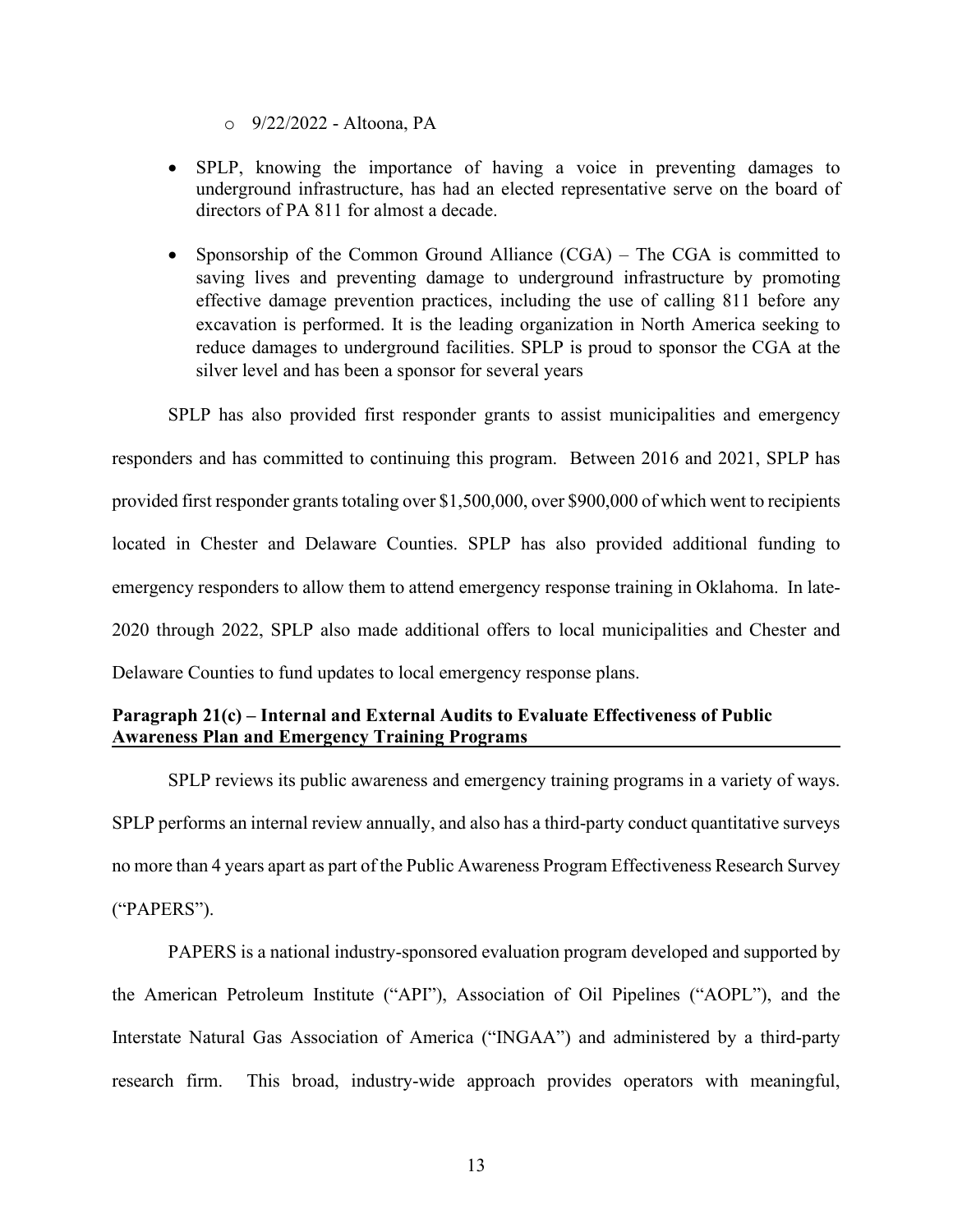comparable, consistent insight specific to their communications efforts related directly to their pipelines and was designed to meet the intent of the RP1162 regulatory requirements. Energy Transfer participated in the most recent survey, which was conducted in the Fall of 2021 and included SPLP assets in Pennsylvania.

The effectiveness of SPLP's public awareness program is evaluated on the PAPERS survey data. SPLP analyzes the data, using the following metrics, and develops an effectiveness measurement report:

- 1. Outreach: Are the messages reaching the intended stakeholders?
- 2. Level of knowledge: Are the messages being understood by the stakeholders?
- 3. Changes in behavior: Have the stakeholders learned the appropriate damage prevention behaviors?
- 4. Bottom-line results: Are the messages having an impact on the number of damages and the consequences of the damages?

SPLP is currently in the process of receiving the 2021 PAPERS survey data and will begin analysis once all data is received.

Consistent with API RP 1162, SPLP's annual, internal self-assessment considers program development, program implementation and documentation. It is conducted by an internal working group of three professionals with a combined experience in public awareness of more than 40 years and is directed by the Senior Manager for Public Awareness. The team thoroughly reviews each key element of the public awareness program – including stakeholder audiences, baseline and supplemental messages, communications materials, delivery frequencies and schedules, delivery methods, communications activities, and supplemental efforts – to ensure all elements were implemented, completed as required, ensuring compliance with regulatory requirements. Public awareness messages are reviewed annually to determine if content should be refined or enhanced. The need for supplemental plan enhancement or the development of new or additional communications materials are evaluated as well.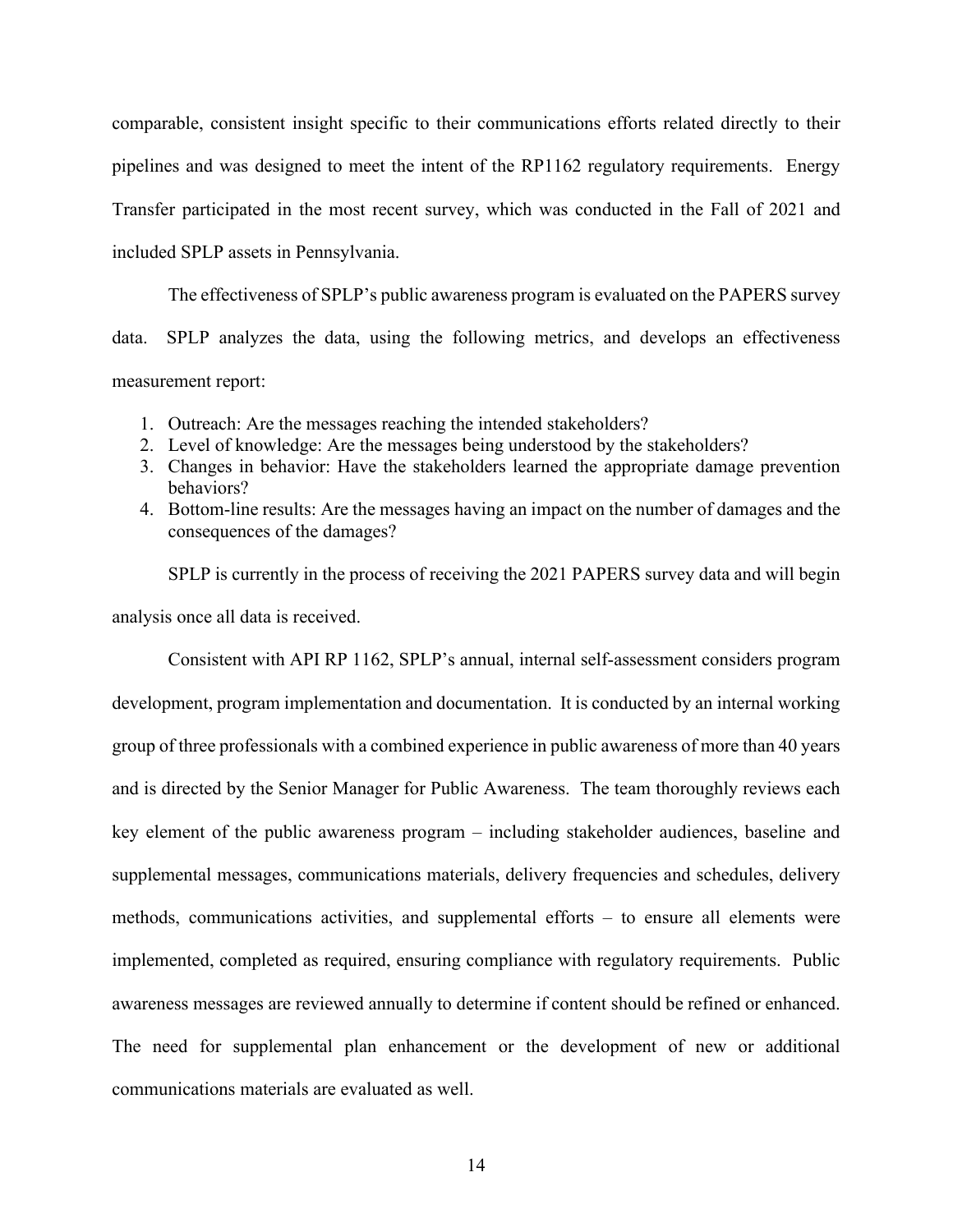Pursuant to the Commission's Order at Paragraph 23, an internal self-assessment of SPLP's Public Awareness Plan for the year 2021 will be submitted on or before the deadline established by the Order.

### **Paragraph 21(c) – Corrective Action Plans to Address Any Insufficiencies or Weaknesses Revealed Through its Evaluations and Audits**

An exhaustive analysis is undertaken of all completed stakeholder survey responses. Responses are grouped by audience and categorized into three key measurement areas  $- (1)$ knowledge; (2) outreach; and, (3) behavior. Populated survey responses are assessed using an established evaluation criterion, mandated by the company's SOPs. Any deficiencies, i.e., those less than the acceptable threshold, require additional evaluation for future improvement. To the extent any of SPLP's annual internal reviews or third-party quantitative surveys reflect any issues that are determined to require a corrective action, SPLP's internal working group, which includes the Senior Manager for Public Awareness, will ensure that the appropriate corrective action is completed in compliance with all regulatory requirements.

#### **CONCLUSION**

With the submission of this enclosed plan, SPLP has satisfied the requirements of Paragraph 21 of the Order.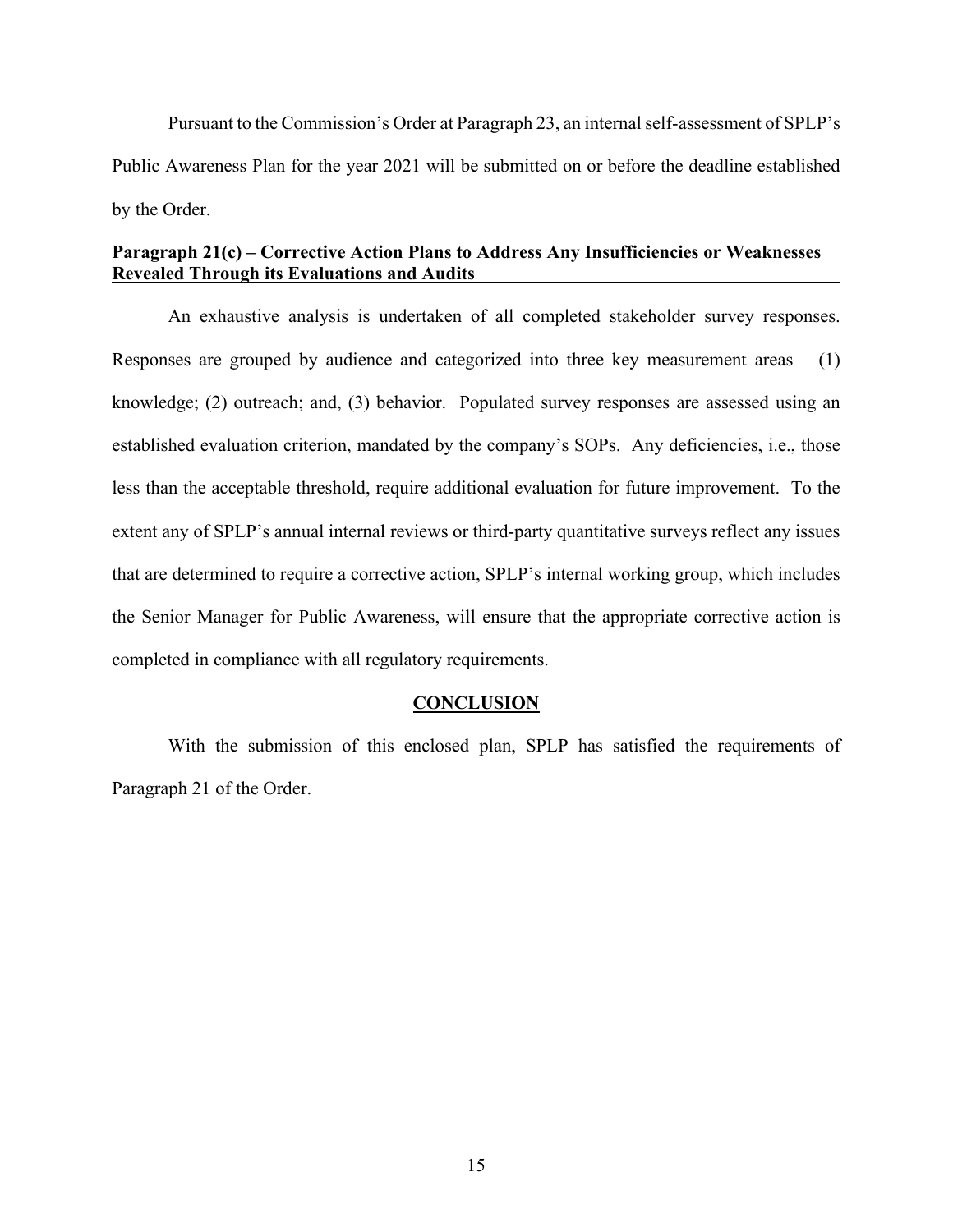| <b>COUNTY/EMERGENCY ORGANIZATION</b>                    | <b>ATTENDEES</b> |
|---------------------------------------------------------|------------------|
| <b>CHESTER COUNTY</b>                                   | 19               |
| <b>CHESTER COUNTY DEPT OF EMERGENCY SERVICES - PSAP</b> | 3                |
| <b>CHESTER COUNTY EMA</b>                               | $\overline{2}$   |
| <b>CHESTER COUNTY EMERGENCY SVCS</b>                    | 8                |
| <b>CHESTER COUNTY LEPC</b>                              | $\mathbf{1}$     |
| <b>GOODWILL FIRE COMPANY 2</b>                          | $\mathbf{1}$     |
| <b>GOSHEN FIRE COMPANY STATION 54</b>                   | 1                |
| <b>UWCHLAN TWP POLICE DEPT</b>                          | 1                |
| <b>WEST GOSHEN EMERGENCY SVCS</b>                       | $\overline{2}$   |
| <b>DELAWARE COUNTY</b>                                  | 24               |
| <b>BRIARCLIFFE FIRE DEPT</b>                            | $\mathbf{2}$     |
| <b>BROOKHAVEN EMA</b>                                   | $\mathbf{1}$     |
| <b>CONCORD TWP EMERGENCY SVCS</b>                       | 1                |
| <b>DELAWARE COUNTY EMERGENCY SVCS</b>                   | 1                |
| <b>DELAWARE COUNTY LEPC</b>                             | 1                |
| <b>EDGMONT FIRE COMPANY 1 STATION 64</b>                | 8                |
| <b>MIDDLETOWN FIRE COMPANY 1</b>                        | $\mathbf{2}$     |
| <b>MIDDLETOWN TWP EMA</b>                               | $\mathbf{1}$     |
| <b>NEWTOWN SQUARE FIRE COMPANY 1</b>                    | 1                |
| <b>OGDEN FIRE COMPANY 1</b>                             | 1                |
| <b>RELIANCE HOOK &amp; LADDER COMPANY</b>               | 1                |
| <b>RIDDLE PARAMEDICS</b>                                | $\mathbf{2}$     |
| <b>SOUTH MEDIA FIRE COMPANY 1</b>                       | $\mathbf{1}$     |
| <b>UPPER CHICHESTER TWP EMA</b>                         | 1                |
| <b>Grand Total</b>                                      | 43               |

*Appendix A: Attending Agencies at the September 14, 2021 CoRE Session for Chester and Delaware Counties*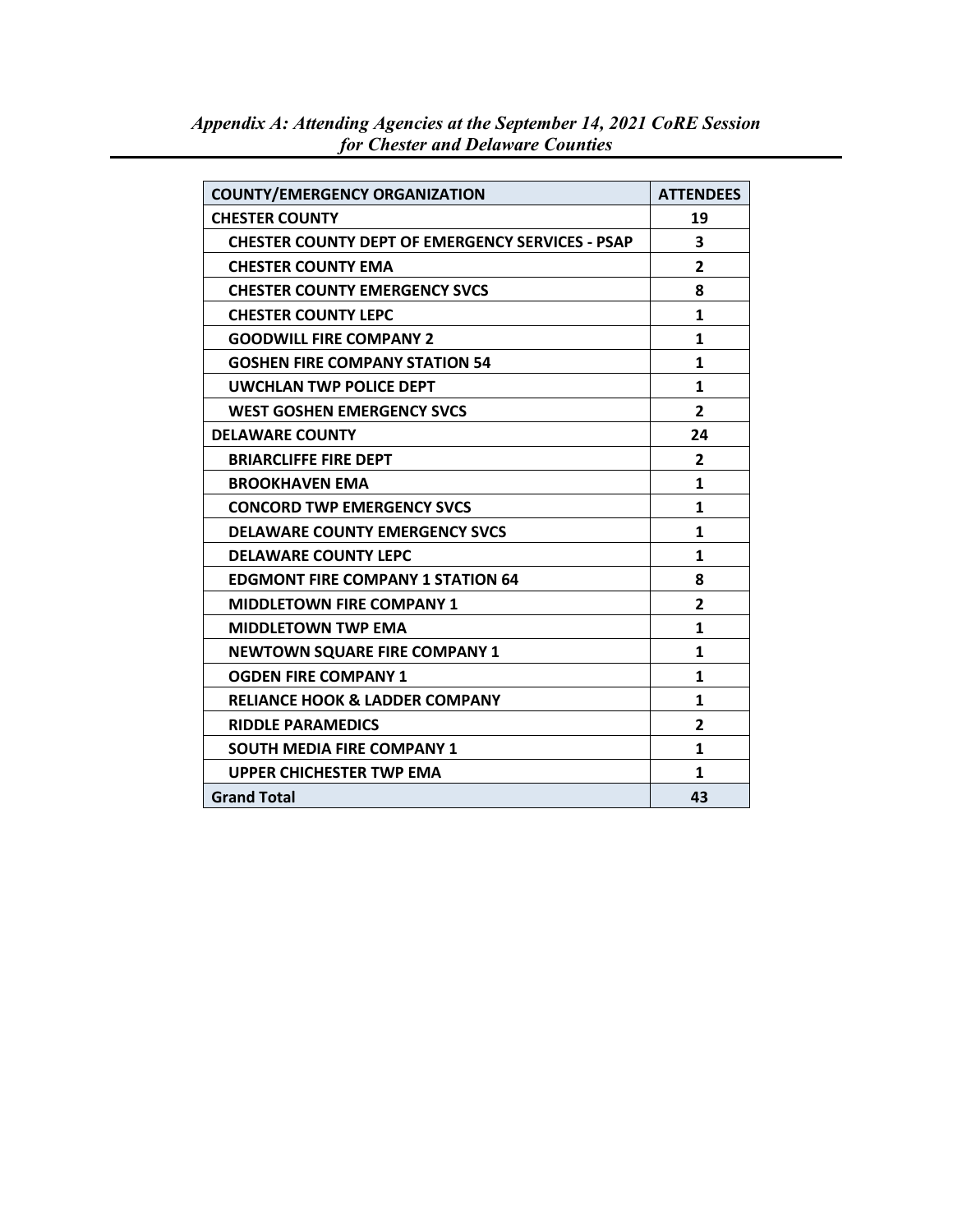#### **VERIFICATION**

I, Gina Greenslate, on behalf of Sunoco Pipeline L.P. hereby state that the facts set forth in the foregoing documents are true and correct to the best of my knowledge, information and belief,  $-276$ and that I expect to be able to prove the same at a hearing in this matter. This verification is made subject to the penalties of 18 Pa.C.S. § 4904 relating to unsworn falsification to authorities.

reenslate ublic Awareness Manager **Energy Transfer** 

Dated: March 18, 2021

 $\label{eq:3.1} \mathcal{L}(\mathbf{y}) = \mathcal{L}(\mathbf{y}) = \mathcal{L}(\mathbf{y})$ 

 $38 - 47$ 

si i le ser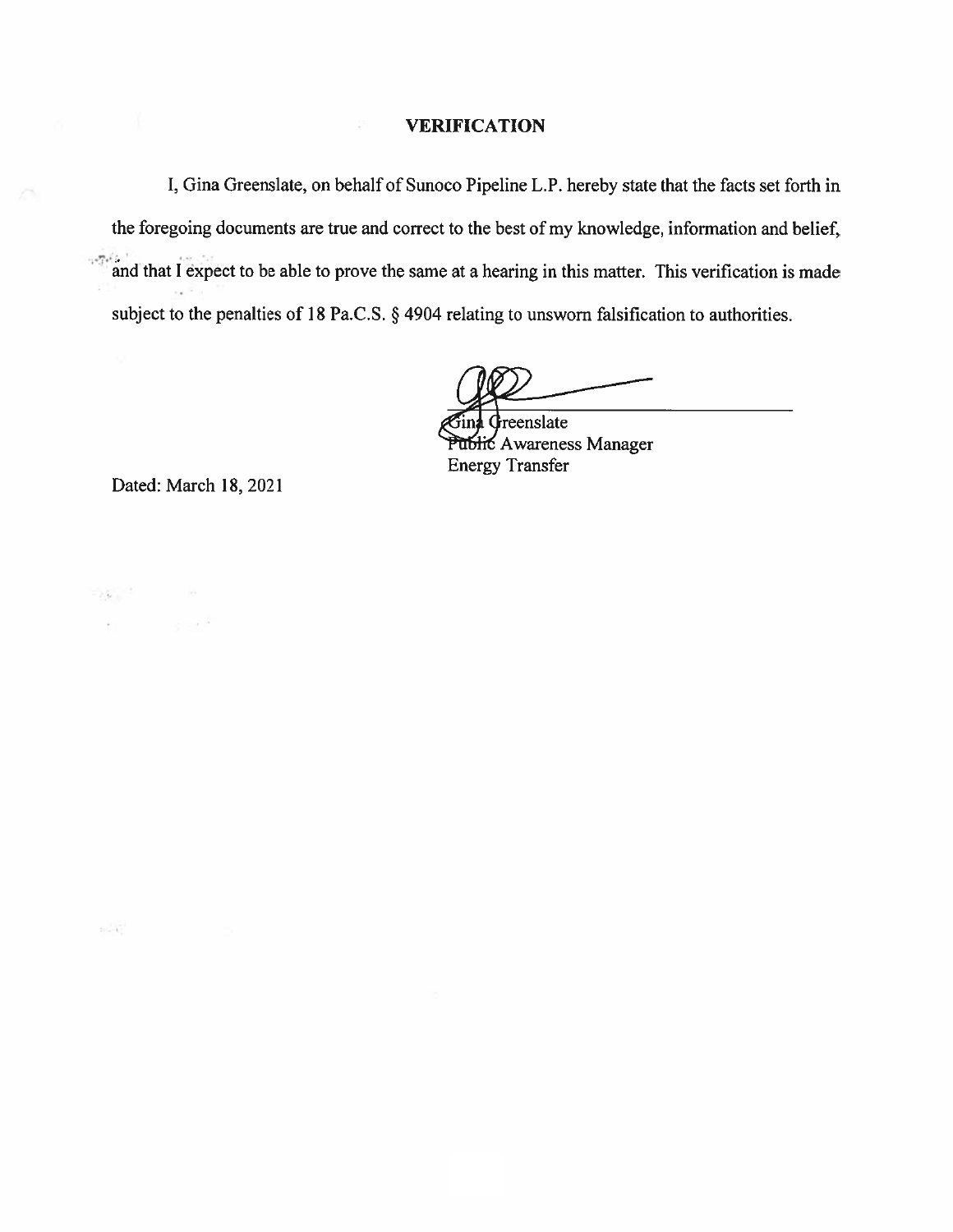#### **VERIFICATION**

 I, Joseph McGinn, on behalf of Sunoco Pipeline L.P., hereby state that the facts set forth in the foregoing documents are true and correct to the best of my knowledge, information and belief, and that I expect to be able to prove the same at a hearing in this matter. This verification is made subject to the penalties of 18 Pa.C.S. § 4904 relating to unsworn falsification to authorities.

 $m<sub>2</sub>$ 

Joseph McGinn Vice President of Public and Government Affairs **Energy Transfer** 

Dated: March 18, 2021